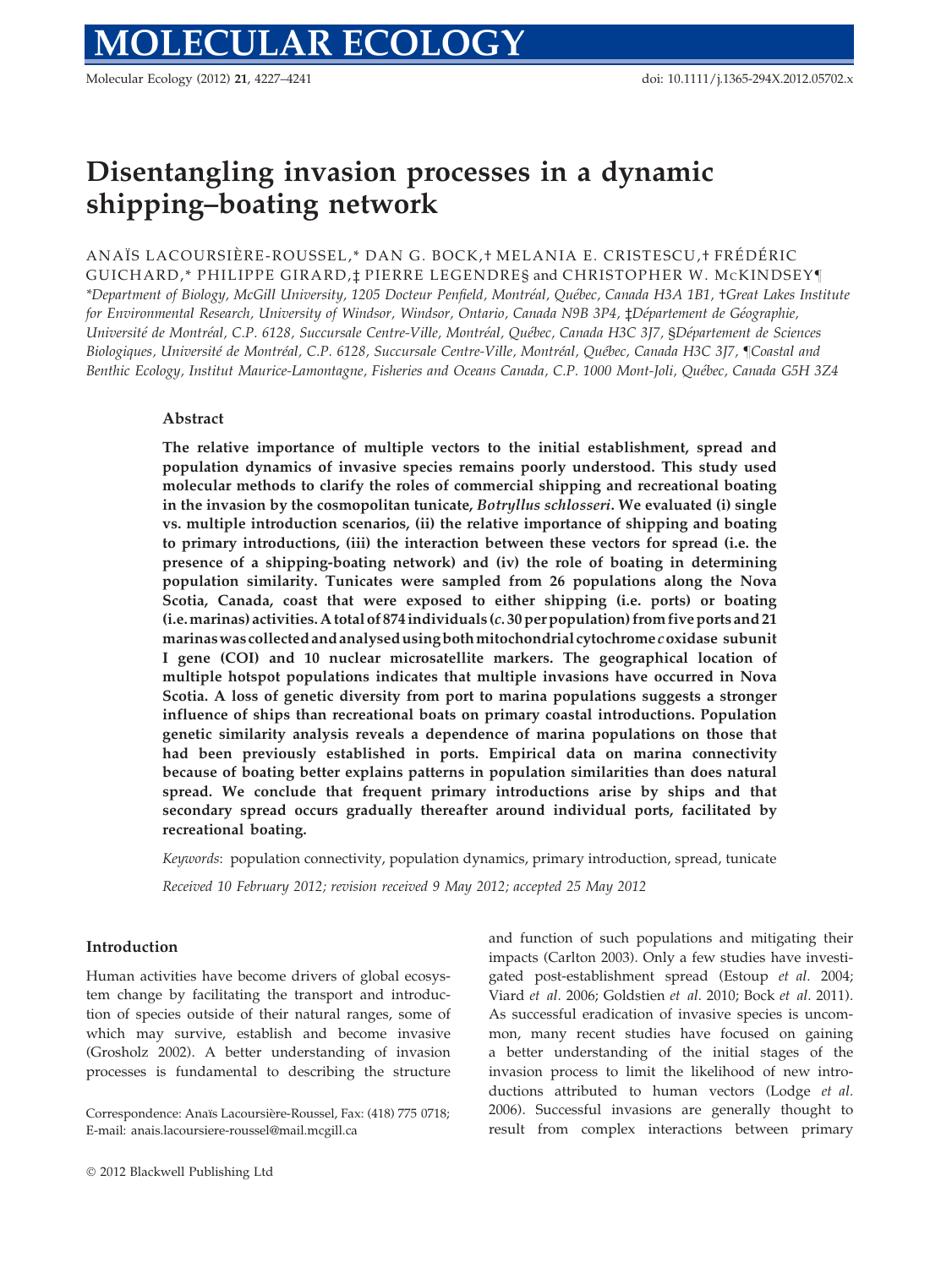introductions and secondary spread. Although interactions between multiple human vectors in the invasion process have often been proposed (Floerl et al. 2009), empirical examples are largely lacking.

Commercial shipping is considered the most important vector for primary introduction of marine invasive species (International Maritime Organization 2004; Hewitt et al. 2009). Following primary introductions, recipient regions (e.g. ports) may, in turn, become donor regions—sources for propagules for spread (Carlton 1996). The likelihood that invaders are transported via a given pathway is dependent on a species' life history traits. For example, species with long planktonic larval stage and a tolerance to a large range of salinities and temperatures, such as the European green crab, Carcinus maenas, (Broekhuysen 1936; Eriksson et al. 1975; Yamada 2001), or with resistant resting stages, such as dinoflagellate cysts (Casas-Monroy et al. 2011), are likely to be introduced via ballast water. When life history traits do not favour introduction by this pathway, rapid expansion of such species' ranges may occur by alternative shipping pathways (e.g. fouling). A classic example is tunicates. The short larval stage in this group of organisms should limit their transport via ballast water and thus their rapid expansion at the global scale is somewhat perplexing (Lambert 2005; Carver et al. 2006). Following introduction and establishment, marine species may subsequently spread beyond the boundaries of primary recipient regions through natural (e.g. currents) or anthropogenic (e.g. recreational boats, aquaculture) mechanisms. While the importance of recreational boats for secondary spread of biofouling species has been well recognized (Floerl 2002), recent studies from New Zealand on the solitary tunicate, Styela clava, suggest that recreational boats may be a more important vector for primary introductions than was previously assumed (Goldstien et al. 2010). However, the relative importance of recreational boats to species spread has been suggested to vary greatly among regions (Minchin et al. 2006; Lacoursière-Roussel et al. 2012).

Genetic structure may be used to evaluate hypotheses about vectors of introductions and pathways based on a weight of evidence approach (Dupont et al. 2009, 2010; Goldstien et al. 2010; Bock et al. 2011). For example, when species become locally abundant but clustered in a limited number of distinct areas, population connectivity evaluated at different spatial scales may be estimated using genetic markers to provide evidence of vector importance, as has been recently shown for port and marina populations of the invasive tunicate, S. clava, in New Zealand (Goldstien et al. 2010). Although genetic diversity is expected to decline from native to invasive ranges (Allendorf & Lundquist 2003), propagules from multiple genetically distinct source

populations can generate hotspots of genetic diversity in areas of primary introductions (Novak & Mack 1993, 2005; Zalewski et al. 2010; Tonione et al. 2011). Secondary spread may occur in a stepping-stone manner (Reusch et al. 2010), resulting in a loss of genetic diversity with distance and/or steps in the invasion (Holland 2000). Thus, comparing genetic diversity among locations within invaded ranges may identify diversity hotspots and infer areas of primary introductions and secondary spread and ultimately help identify vectors that are important at each step of the invasion process.

Tunicates, for which rapid and global invasions have been recorded in recent years, are one of the best taxa to study the effects of anthropogenic vectors on the spread of biofouling species for a number of reasons (Lambert & Lambert 1998). First, the high availability of artificial and off-bottom substrates in ports and marinas (Glasby et al. 2007; Tyrrell & Byers 2007) makes these habitats suitable for colonization by invasive tunicates, many of which seem to be largely dependent on disturbed and/or anthropogenic habitat (Lambert 2005). Second, colonial tunicates have a restricted capacity for natural dispersal, limiting their potential for natural secondary spread (Svane & Young 1989; Ayre et al. 1997). Third, the enclosed structural environment of ports and marinas may limit natural connectivity among populations (Floerl & Inglis 2003). Frequently visited by human vectors, ports and marinas are therefore considered hubs for species introductions (Carlton & Geller 1993). The spread of tunicate species is thus believed to be a function of connectivity among hub habitats through human-mediated maritime activities.

The colonial tunicate Botryllus schlosseri has long been recognized as a model system to study cell biology (Rinkevich 2002; De Tomaso & Weissman 2004). Its large distributional range, high abundance and low capacity for natural dispersal have made it a model for studying dispersal via marine anthropogenic vectors at regional scales (Grosberg 1987; Lopez-Legentil et al. 2006). Recent work has shown that this colonial tunicate consists of at least five morphologically cryptic but genetically distinct species (B. schlosseri species A–E; Bock et al. 2012). Among these, only one, B. schlosseri, species A (hereafter referred to as B. schlosseri) is invasive and widespread globally, occurring on all continents except Antarctica (Van Name 1945). Its origin is thought to be most likely Europe or the Pacific Ocean (Berrill 1950; Carlton 2005; Lejeusne et al. 2011). Molecular data indicate that B. schlosseri extends its spatial range through maritime transport (Lopez-Legentil et al. 2006), but the importance between multiple potential maritime vectors has not been evaluated empirically. In the past, B. schlosseri has only been reported anecdotally on ships (Berrill 1950; Skerman 1960). More recently, the species was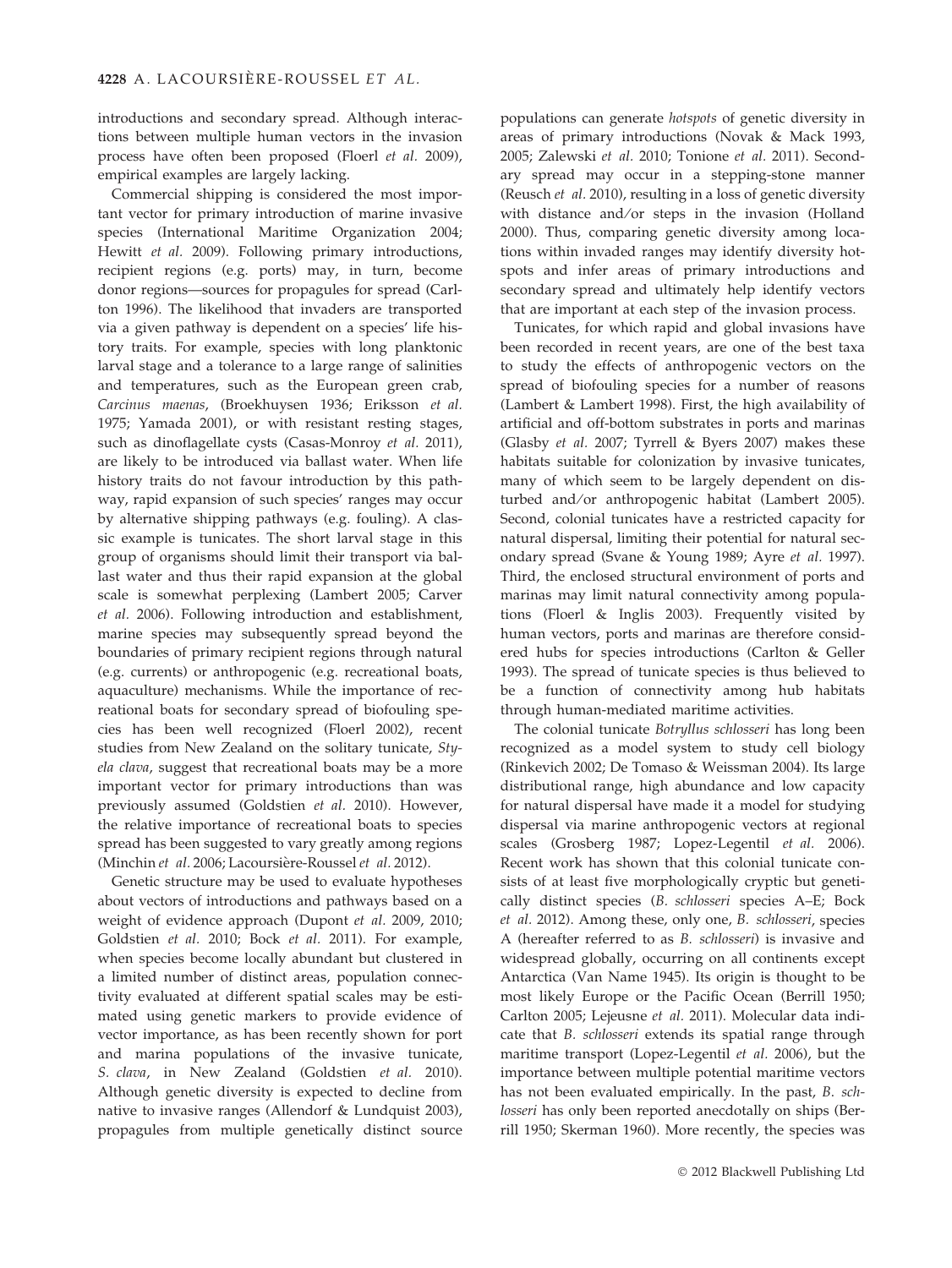not observed in hull fouling and ballast water surveys of 60 and 77 vessels in Canada, respectively (Humphrey 2008; Sylvester & MacIsaac 2010; Sylvester et al. 2011). In contrast, with respect to recreational boats, it has been reported as the dominant tunicate species in eastern Canada (Lacoursière-Roussel et al. 2012) and one of the dominant tunicate species in western Canada (Clarke Murray et al. 2011) and New Zealand (Lacoursière-Roussel et al. 2012). In eastern Canada, despite its first appearance in the early 1900s, B. schlosseri has only recently increased remarkably in abundance and is characterized by having a patchy distribution (Carver et al. 2006; Sephton et al. 2011).

In this study, we use mitochondrial and nuclear markers of B. schlosseri to investigate the role of commercial shipping and recreational boating in the invasion process of the species. Specifically, we first use phylogeographic and population genetic diversity of B. schlosseri collected in multiple port and marina locations in eastern Canada to evaluate the likelihood of single vs. multiple primary introductions. A single hotspot population—characterized by high genetic diversity and private haplotypes and alleles—will support the hypothesis that an introduction occurred within a single location, whereas multiple distinct hotspots (i.e. distinct geographically structured genetic signatures) will support the hypothesis of multiple introductions across several locations. If population differentiation is not detected, spread from prior introduction(s) may have already occurred among sampling sites and/or multiple introductions from similar genetic pools may have occurred. In the latter case, differentiating between primary introductions and secondary spread will not be possible. The relative location of hotspot populations is used to indicate where primary introductions have probably occurred. This information along with data on shipping and boating networks is used to identify the most likely vectors associated with primary introduction(s) (i.e. commercial ships or recreational boats). The existence of a shipping–boating network is then evaluated based on the genetic similarity between hotspot populations and those established through secondary spread (i.e. non-hotspot populations). Finally, the role of recreational boats in the secondary spread of B. schlosseri is further evaluated based on the relationship between population genetic similarity and the strength of boating connectivity between populations.

### Materials and methods

#### Study area and sample collection

Botryllus schlosseri colonies were sampled from five commercial ports (i.e. locations with predominantly commercial shipping activities;  $N = 150$  individuals) and 21 marinas (i.e. locations with recreational boating activities:  $N = 724$  individuals) on the coast of Nova Scotia, Canada, during 2008–2009 (Table 1). Although we surveyed all eight major ports of the province, B. schlosseri was not observed during collector plate and dive surveys (a minimum of 12 diving sites per harbour) in Liverpool (geographic coordinates:  $44^{\circ}02'N$ , 64°41′W) and Sheet Harbour (44°54′N, 62°30′W). In Halifax Harbour (44°38'N, 63°32'W), only one individual was found on one collector plate, and none were observed in the 24 wharf sites surveyed during diving operations. Consequently, these ports were not assumed to be a potential source of recruits for secondary spread. Port and marina sampling sites were distributed among three distinct regions: Open Coast (ports P1 and P2, marinas M1–M8), Strait of Canso (port P3, marinas M9–M14) and Bras d'Or Lake (port P4, marinas M16– M21; Table 1; Fig. 1). Each region includes one or two port(s) surrounded by marinas. The Open Coast is exposed to the Atlantic Ocean; the Strait of Canso has a rock-filled causeway that limits natural dispersal between the Atlantic and Gulf of St. Lawrence sides of the strait (although recreational boats may cross the Canso Causeway through a canal), and Bras d'Or Lake is a semi-closed saltwater environment that is heavily used by recreational boaters. Two locations, P5 and M15, could not be unambiguously associated with one of the three defined geographical regions and thus were not considered for regional scale analyses.

Sampling was carried out using 10 settlement collectors positioned as far as possible from each other in each port and marina surveyed. All collectors were suspended in the water column from buoys or floating dock structures and included an upside-down 20-cm diameter plastic flowerpot base on top of three  $10 \times 10$  cm PVC recruitment plates and a rock (if suspended from floating docks) or a buoy (if anchored to the bottom), each separated vertically by at least 10 cm. Prior to sampling, average per cent cover of B. schlosseri was estimated for each collector plate. To avoid analysing the same colonies multiple times, single tissue fragments were taken from each collector structure (i.e. plates and rock ⁄ buoy) in marinas. However, to increase the sample sizes in ports, multiple individuals were collected from the same plates and the genetic distinctiveness of specimens evaluated prior to downstream analyses using 10 nuclear microsatellite loci. Repeated multilocus genotypes were identified using GENECAP (Wilberg & Dreher 2004) and the probability of identical genotypes arising by chance via sexual reproduction calculated under Hardy–Weinberg expectations and the more conservative scenario of sibling reproduction, following Waits et al. (2001). All samples were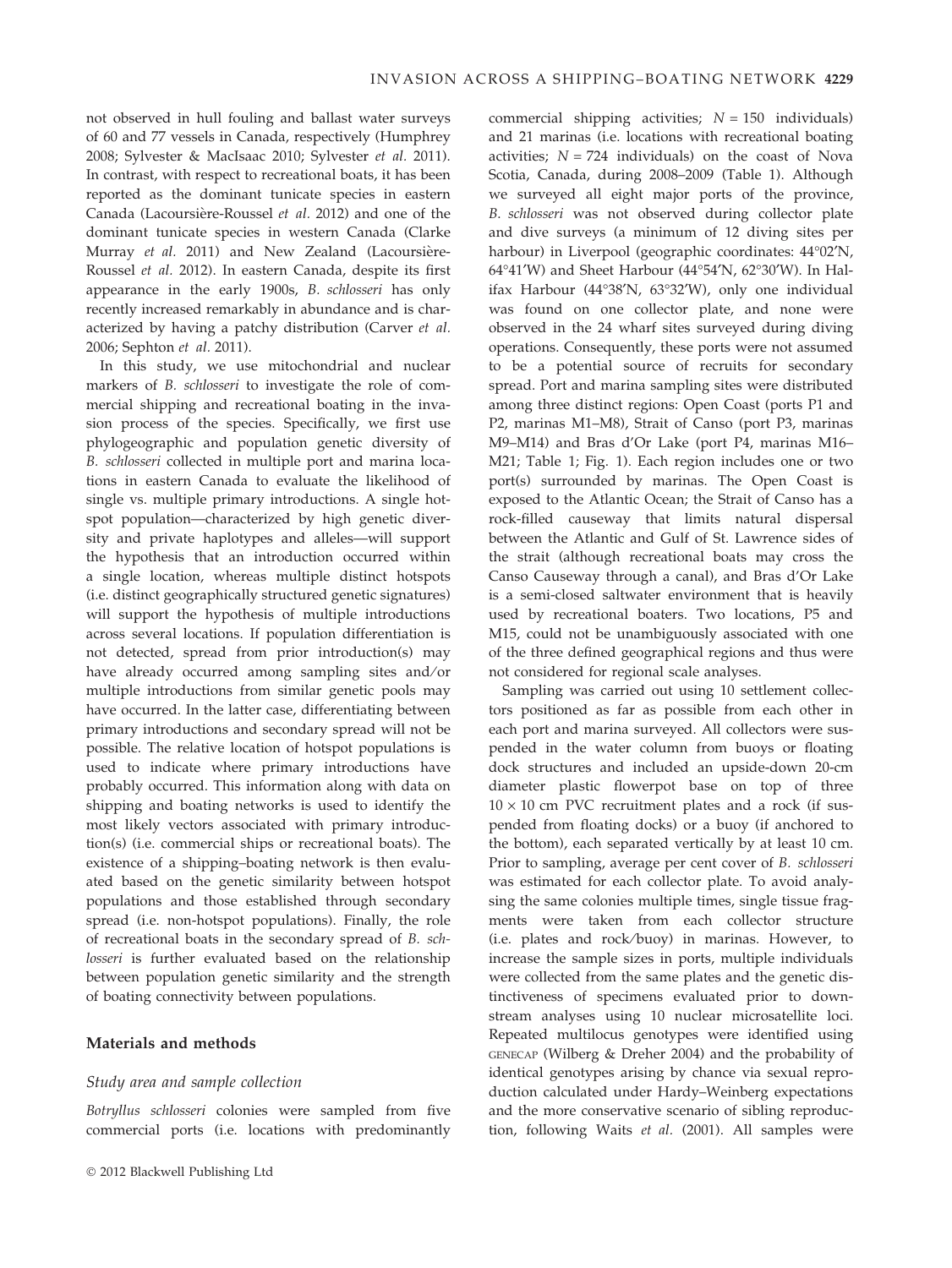Table 1 Locations from which Botryllus schlosseri was collected in Nova Scotia, Canada (Fig. 1), with N, sample size;  $N_{\rm b}$ , number of haplotypes;  $\Theta$ , haplotype diversity;  $\pi$ , nucleotide diversity;  $N_A$ , number of alleles;  $N_P$ , number of private alleles;  $A_r$ , allelic richness;  $H<sub>E</sub>$ , expected heterozygosity in each location

|                 |                                                  | mtDNA |                |                         |          | Microsatellite       |        |       |                   |      |             |
|-----------------|--------------------------------------------------|-------|----------------|-------------------------|----------|----------------------|--------|-------|-------------------|------|-------------|
| <b>Site</b>     | Location                                         | N     |                | $Nh$ Haplotypes         | $\Theta$ | $\pi$                | N      |       | $N_A$ $N_P$ $A_r$ |      | $H_{\rm E}$ |
| Ports           |                                                  |       |                |                         |          |                      |        |       |                   |      |             |
| P1              | Yarmouth                                         | 29    | 3              | Bs2, HO, HB             |          | 0.478 0.0140         | 29     | 52    | 3                 |      | 3.81 0.5991 |
| P <sub>2</sub>  | Shelburne                                        | 9     | $\overline{2}$ | Bs2, HO                 |          | 0.389 0.0134         | 10     | 31    | $\theta$          |      | 0.5323      |
| P <sub>3</sub>  | Point Tupper, Port Hawkesbury and Mulgrave*      | 18    | $\overline{4}$ | Bs2, HO, Bs13, Bs15     | 0.608    | 0.0179               | 16     | 39    | $\theta$          |      | 3.44 0.5822 |
| P <sub>4</sub>  | <b>Little Narrows</b>                            | 63    | $\mathbf{1}$   | B <sub>s2</sub>         | 0.000    | 0.0000               | 61     | 39    | 1                 |      | 2.66 0.4604 |
| P <sub>5</sub>  | Sydney                                           | 30    | $\overline{4}$ | Bs2, HO, Bs4, Bs16      |          | 0.524 0.0163         | 29     | 46    | 3                 |      | 3.36 0.5202 |
| Total           |                                                  | 149 7 |                |                         |          | 0.500 0.0123         | 145 62 |       | 7                 |      | 3.32 0.5388 |
| Marina          |                                                  |       |                |                         |          |                      |        |       |                   |      |             |
| M1              | Digby Marina                                     | 16    | 3              | Bs2, HO, HA             |          | 0.242 0.0086         |        | 15 35 | $\theta$          |      | 3.11 0.4714 |
| M <sub>2</sub>  | Lunenburg Yacht Club                             | 40    | 3              | Bs2, HO, Bs14           |          | 0.381 0.0093         | 34     | 34    | $\theta$          |      | 2.86 0.4783 |
| M <sub>3</sub>  | Mahone Bay Classic Boat Marina                   | 34    | $\overline{4}$ | Bs2, HO, Bs8, Bs14      |          | 0.437 0.0106         | 31     | 48    | 2                 |      | 3.46 0.5480 |
| M <sub>4</sub>  | Oak Island Marina                                | 33    | 3              | Bs2, HO, Bs8            |          | 0.402 0.0107         | 30     | 35    | $\theta$          | 2.89 | 0.4801      |
| M <sub>5</sub>  | South Shore Marine                               | 30    | 3              | Bs2, HO, Bs14           | 0.570    | 0.0175               | 21     | 36    | $\Omega$          | 3.12 | 0.5175      |
| M6              | Chester Yacht Club and The Ripe Loft Restaurant* | 36    | 3              | Bs2, HO, Bs14           | 0.541    | 0.0178               | 31     | 32    | 1                 |      | 2.53 0.4302 |
| M <sub>7</sub>  | Hubbards Yacht Club                              | 31    | $\overline{2}$ | Bs2, HO                 |          | 0.232 0.0080         | 24     | 36    | $\Omega$          | 2.89 | 0.4793      |
| M8              | Shining Waters                                   | 29    | 3              | Bs2, HO, HA             |          | 0.394 0.0139         | 22     | 34    | $\theta$          | 2.70 | 0.3708      |
| M <sup>9</sup>  | <b>Ballantyne's Cove</b>                         | 35    | $\overline{2}$ | Bs2, HO                 |          | 0.393 0.0135         | 31     | 40    | $\theta$          | 3.22 | 0.5351      |
| M10             | Cribbon's Point                                  | 34    | 3              | Bs2, HO, Bs8            |          | 0.169 0.0022         | 36     | 42    | 1                 | 3.08 | 0.5046      |
| M11             | Guysborough Marina                               | 28    | $\overline{2}$ | Bs2, HO                 |          | 0.254 0.0087         | 31     | 40    | $\theta$          | 3.09 | 0.4792      |
| M12             | Canso Marina                                     | 33    | $\overline{2}$ | Bs2, HO                 |          | 0.492 0.0169         | 31     | 48    | 1                 |      | 3.50 0.5310 |
| M13             | Petit de Grat Marina                             | 40    | $\overline{2}$ | Bs2, HO                 |          | 0.385 0.0132         | 29     | 42    | $\theta$          |      | 3.35 0.4857 |
| M14             | Isle Madame Boat Club                            | 35    | $\overline{2}$ | Bs2, HO                 |          | 0.292 0.0101         | 34     | 39    | $\theta$          | 3.08 | 0.4716      |
| M <sub>15</sub> | Lennox Passage Yacht Club                        | 37    | $\overline{1}$ | Bs2                     | 0.000    | 0.0000               | 19     | 37    | $\theta$          | 2.99 | 0.4609      |
| M <sub>16</sub> | St Peters Marina                                 | 37    | $\overline{2}$ | Bs2, HB                 | 0.279    | 0.0037               | 33     | 38    | $\Omega$          | 2.81 | 0.3776      |
| M17             | Barra Strait Marina                              | 41    | $\overline{2}$ | <b>Bs2, Bs8</b>         | 0.139    | 0.0003               | 38     | 32    | $\theta$          | 2.57 | 0.4420      |
| M18             | Baddeck Marine and Bras d'Or Yacht Club*         | 37    | $\overline{2}$ | <b>Bs2</b> , <b>Bs8</b> |          | 0.054 0.0001         | 30     | 36    | 1                 |      | 2.76 0.4230 |
| M19             | Cape Breton Boat Yard and Inverary resort*       | 39    | 1              | B <sub>s2</sub>         |          | $0.000 \quad 0.0000$ | 26     | 27    | 1                 |      | 2.36 0.3909 |
| M20             | Whycocomagh Harbour                              | 37    | $\overline{2}$ | <b>Bs2</b> , <b>Bs8</b> |          | 0.468 0.0009         | 31     | 29    | $\theta$          |      | 2.58 0.3946 |
| M21             | Ross Ferry Marina                                | 37    | $\overline{2}$ | <b>Bs2, Bs8</b>         |          | 0.054 0.0001         | 22     | 31    | $\Omega$          |      | 2.64 0.4447 |
| Total           |                                                  | 719 6 |                |                         |          | 0.294 0.0079         | 599    | 67    | 7                 |      | 2.93 0.4627 |

\*Multiple ports or marinas are pooled together when short geographical distances separated the shipping and ⁄ or boating traffic.

preserved in 95–100% ethanol prior to genetic analyses. Genomic DNA (gDNA) was extracted from four to six zooids following Elphinstone et al. (2003).

### DNA amplification, sequencing and genotyping

Mitochondrial DNA. A partial sequence of the COI gene was amplified using the universal primers LCO1490 and HCO2198 (Folmer et al. 1994). Because these primers failed to amplify consistently, we designed a speciesspecific primer (BsCOIR: 5'-GTATTTTATTTTTAGAATT TGGTCAAG-3'), which was used with the universal HCO2198 primer. PCR amplifications were performed in  $25 \mu L$  reaction volumes, consisting of  $1 \times PCR$ buffer (with  $1.5$  mm  $MgCl<sub>2</sub>$ ; Genscript), 0.2 mm dNTPs, 0.4  $\mu$ M of each primer, 0.5 U of Taq DNA polymerase (Genscript), and  $1 \mu L$  (c. 50–100 ng) gDNA. Thermal

cycling parameters consisted of an initial denaturation step at 94 °C for 5 min, followed by 35 amplification cycles (94 °C for 30 s, 50 °C for 30 s, 72 °C for 45 s), and a final elongation step at  $72^{\circ}$ C for 5 min. PCR products were purified using the Solid Phase Reversible Immobilization method (Deangelis et al. 1995). Sequencing reactions were performed using the HCO2198 primer (Folmer et al. 1994), BigDye Terminator 3.1 chemistry, and an ABI 3130XL automated sequencer (Applied Biosystems, Foster City, CA, USA). The BsCOIR primer was used to reverse-sequence and confirms all sequences that contained ambiguous sites. The alignment was constructed and edited using CODONCODE ALIGNER v. 2.0.6 (CodonCode Corporation, Dedham, MA, USA).

Microsatellites. A total of 10 polymorphic microsatellite loci: BS321 (Pancer et al. 1994), PB29, PB49, PB41, PBC1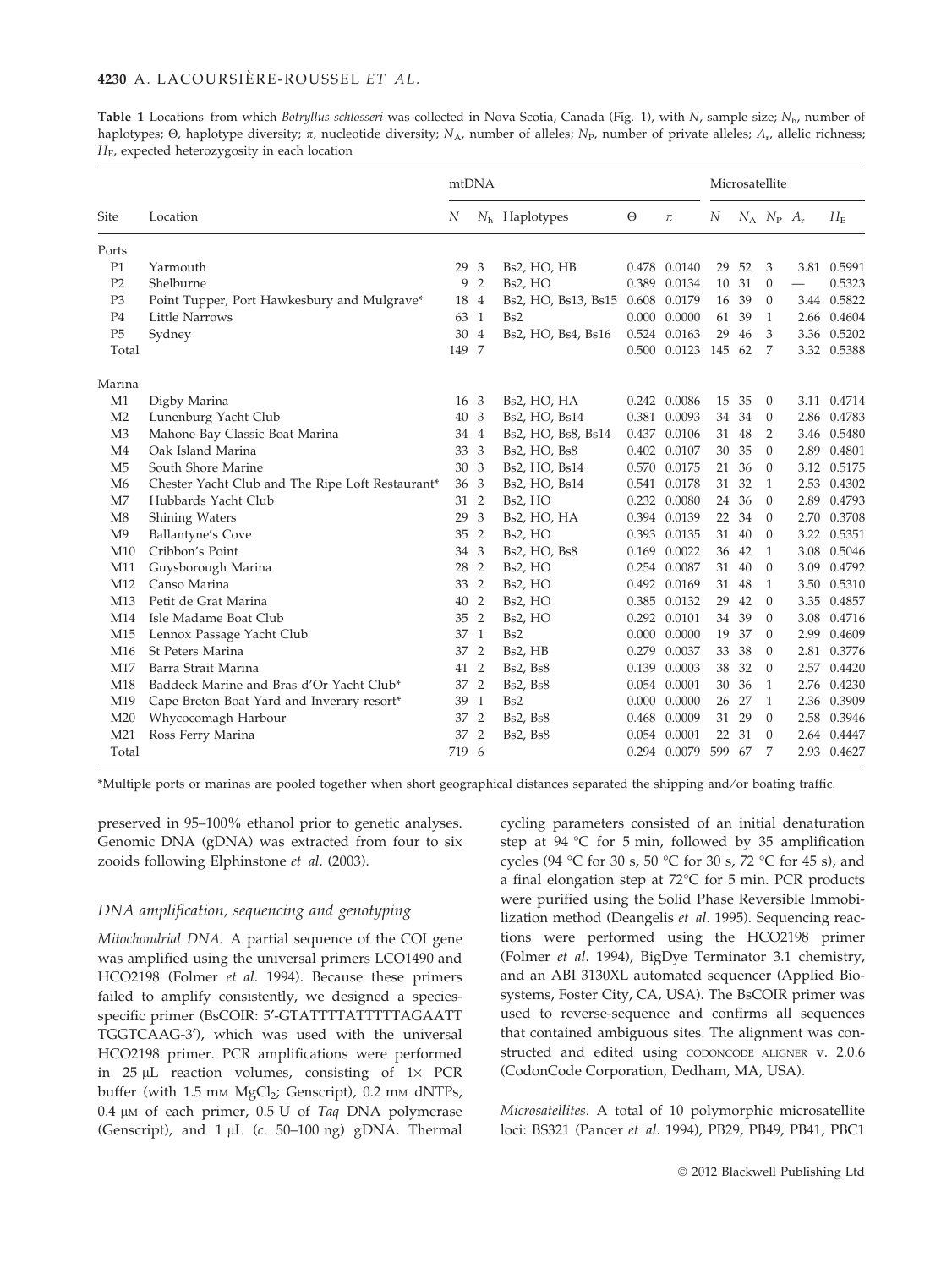

Fig. 1 (a) Site locations and relative frequencies of Botryllus schlosseri haplotypes from five ports (P; large circles) and 21 marinas (M; small circles) in Nova Scotia, Canada. Map A shows the Open Coast region, Map B the Strait of Canso region and Map C the Bras d'Or Lake region. Stars represent the port sampling sites.

(Stoner et al. 1997), Bsm1, Bsm2, Bsm4, Bsm6 and Bsm9 (Molecular Ecology Resources Primer Development Consortium et al. 2010) was examined. PCR amplifications were performed in 10 µL reaction volumes, consisting of  $1\times$  PCR buffer with 1.5 mm MgCl<sub>2</sub> (Genscript),  $0.125$  mm of each dNTP,  $0.5$   $\mu$ m of each primer,  $0.2$  U of Taq DNA polymerase (Genscript) and  $1 \mu$ L (c. 50– 100 ng) gDNA. Forward primers were labelled with one of four fluorophores (6FAM, VIC, NED or PET) according to Schuelke (2000). Thermal cycling parameters consisted of an initial denaturation at 95 °C for 3 min, 10 cycles of 35 s at 95 °C, 35 s at an initial annealing temperature of 60  $^{\circ}$ C that decreased by 1  $^{\circ}$ C in each of 10 cycles, and 45 s at 72  $^{\circ}$ C followed by 35 cycles of 35 s at 95 °C, 35 s at 52 °C, 45 s at 72 °C, and a final extension for 10 min at 72  $^{\circ}$ C. Fragment analysis of PCR products was performed on an ABI 3130XL automated sequencer (Applied Biosystems), with Gene-Scan-500 LIZ internal size standard (Applied Biosystems). Individuals which failed to amplify at four or more loci after two attempts were dropped from the data set, leaving 744 specimens for the microsatellite data analysis. The alleles for each locus were scored manually using GENEMAPPER® v.4.0 (Applied Biosystems).

#### Data analysis

Within and among population diversity. Mitochondrial DNA: Individual B. schlosseri COI haplotypes were identified using COLLAPSE v. 1.2 (Posada 2004) and arranged using a parsimony haplotype network using TCS v. 1.21 (Clement et al. 2000). The best-fit model of nucleotide substitution (TrN + I) was selected using MODELTEST v. 3.7 (Posada & Crandall 1998) under the Akaike Information Criterion (AIC; Posada & Buckley 2004). Sequence divergences between haplotypes were corrected using the Tamura and Nei substitution model in MEGA v.4.0 (Tamura *et al.* 2007). Haplotype ( $\Theta$ ) and nucleotide ( $\pi$ ) diversities were computed for each sampling location using DNASP v.5 (Rozas et al. 2003). Genetic differentiation among populations was examined by computing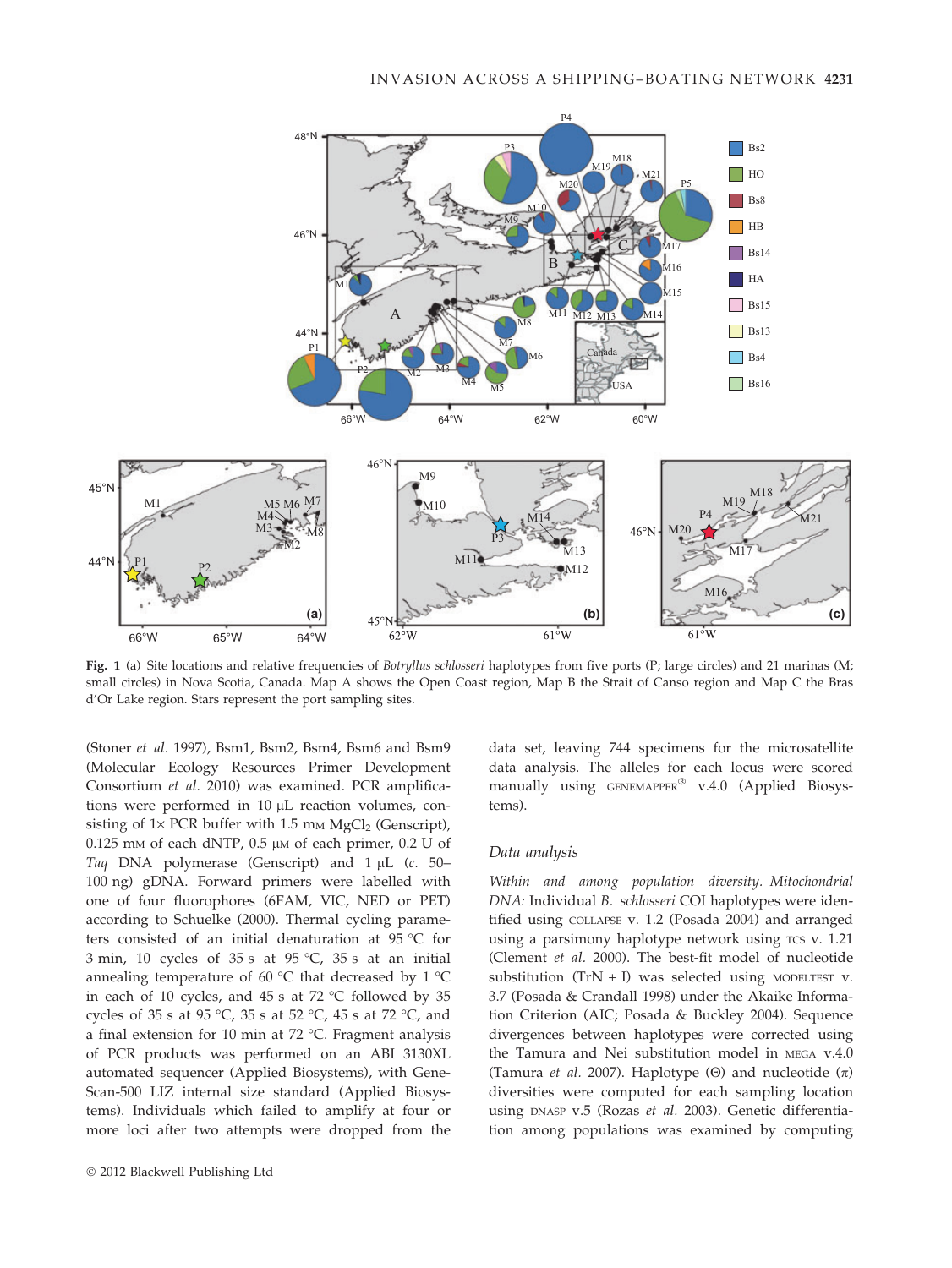population pairwise  $\Phi_{ST}$  values with 10 000 permutations using ARLEQUIN v. 3.5 software (Excoffier & Lischer 2010). To test for correlation between Rousset's (1997) genetic distance  $[\Phi_{ST}/(1 - \Phi_{ST})]$  and geographic distances under the isolation by distance (IBD) model, geneticists often use the Mantel test. This test was shown by Legendre & Fortin (2010) to have lower power than canonical redundancy analysis (RDA). Thus, the two distance matrices were transformed into rectangular matrices using principal coordinate analysis (PCoA) and the relationship between these latter matrices determined using RDA. The canonical relationship  $(R^2)$  was tested with 10 000 permutations. The PCoA was computed using the  $pcoa()$  function of the APE package in  $R$ (Paradis et al. 2011), whereas the RDA test was performed using the  $rda()$  function of the VEGAN package in R (Oksanen et al. 2011). Geographic distances were calculated as the minimum along-coast distances between sampling locations estimated using GOOGLE EARTH v.4.3 (beta).

Microsatellites: Distinctiveness of specimens was evaluated using GENECAP (Wilberg & Dreher 2004). Conformance to Hardy–Weinberg equilibrium (HWE) expectations and linkage disequilibrium (LD) was evaluated for each locus and locations using 10 000 permutations in GENEPOP (Raymond & Rousset 1995), with significance levels adjusted for multiple comparisons by sequential Bonferroni corrections (Rice 1989). The total number of alleles  $(N_A)$ , private alleles  $(N_P)$ , allelic richness  $(A_r)$  and expected heterozygosities  $(H_F)$  were calculated using FSTAT v. 2.9.3.2 (Goudet 2002). The approach used by FSTAT to calculate  $A_r$  incorporates a rarefaction method (Mousadik & Petit 1996) that compensates for unequal sample sizes.

Genetic differentiation among populations was determined by calculating pairwise  $F_{ST}$  values and tested with 10 000 permutations in ARLEQUIN. While F-statistics use the population as the unit of comparison, the Bayesian clustering approach implemented in STRUCTURE v.2.3.1 (Pritchard et al. 2000) uses the individual as the unit, assessing whether it belongs to one or more genetic clusters (K), irrespective of sampling location. For the STRUCTURE analysis, we assessed likelihoods for models with K ranging from 1 to 26 (total sites). We used the admixture model, with correlated allele frequencies and no prior population information. For each value of K, we carried out five independent Markov Chain Monte Carlo (MCMC) runs, with  $10^5$  iterations discarded as burn-in followed by an additional  $10<sup>6</sup>$  iterations. We chose the optimal  $K$  by comparing the loglikelihood of the data given the number of clusters [ $\ln P(X|K)$ ] (Pritchard *et al.* 2000) and by examining the standardized second-order rate change of  $\ln P(X|K)$ ,  $\Delta K$ , as per Evanno et al. (2005). The STRUCTURE results

were displayed graphically using DISTRUCT v. 1.1 (Rosenberg 2004). IBD was first evaluated from the fitted curve for Rousset's (1997) genetic distance as a function of geographic distances obtained from a general additive model using the MGCV package in R. Models were compared using the maximum likelihood AIC. The dependence predicted under IBD between Rousset's (1997) genetic distance  $[F_{ST}/(1 - F_{ST})]$  and geographic distances was tested by transforming the two distance matrices into rectangular matrices by PCoA and evaluating the relationship between them using RDA. The canonical relationship  $(R^2)$  was tested using 10 000 permutations. PCoA and the RDA test were computed using <sup>R</sup> functions as described earlier.

### Human vector and intrapopulation variability

Variation in genetic diversity between populations in ports and marinas was first compared using Student's t-test with all regions confounded, and a two-way fixed-effect ANOVA to test for the effect of regions (ports vs. marinas X regions). Genetic diversity was obtained from haplotype, nucleotide diversities, allelic richness and expected heterozygosity. The interdependence between port and marina populations was tested from the relationship between genetic differentiation (estimated by pairwise  $F_{ST}$ ) and geographic distances for each marina and the nearest port. The relationship between propagule pressure from human vectors and genetic diversity was tested by linear regression of the number of international ship arrivals (natural logarithm-transformed) and the averaged number of boats per marina in 2009. The number of ship arrivals included international merchant and non-merchant vessels reported to Transport Canada and the Canadian Coast Guard (S. Bailey, unpublished). The number of boats in marinas was estimated as the average number of boats counted in each marina during each of three visits (in June, August and October 2009).

## Population similarity from boating connectivity

Boating patterns were first obtained from questionnaires asked directly to 37 marina managers randomly distributed among the total of about 50 marinas in Nova Scotia. Questions targeted were as follows: (i) How many berths within the marina? and (ii) How many visitors within the last 5 years? The relationship between Rousset's genetic distance and marina connectivity by recreational boats and geographic proximity was evaluated using partial RDA, as recommended by Legendre & Fortin (2010), after the distance matrices were transformed into rectangular matrices by PCoA. The connectivity between pairs of marinas was estimated by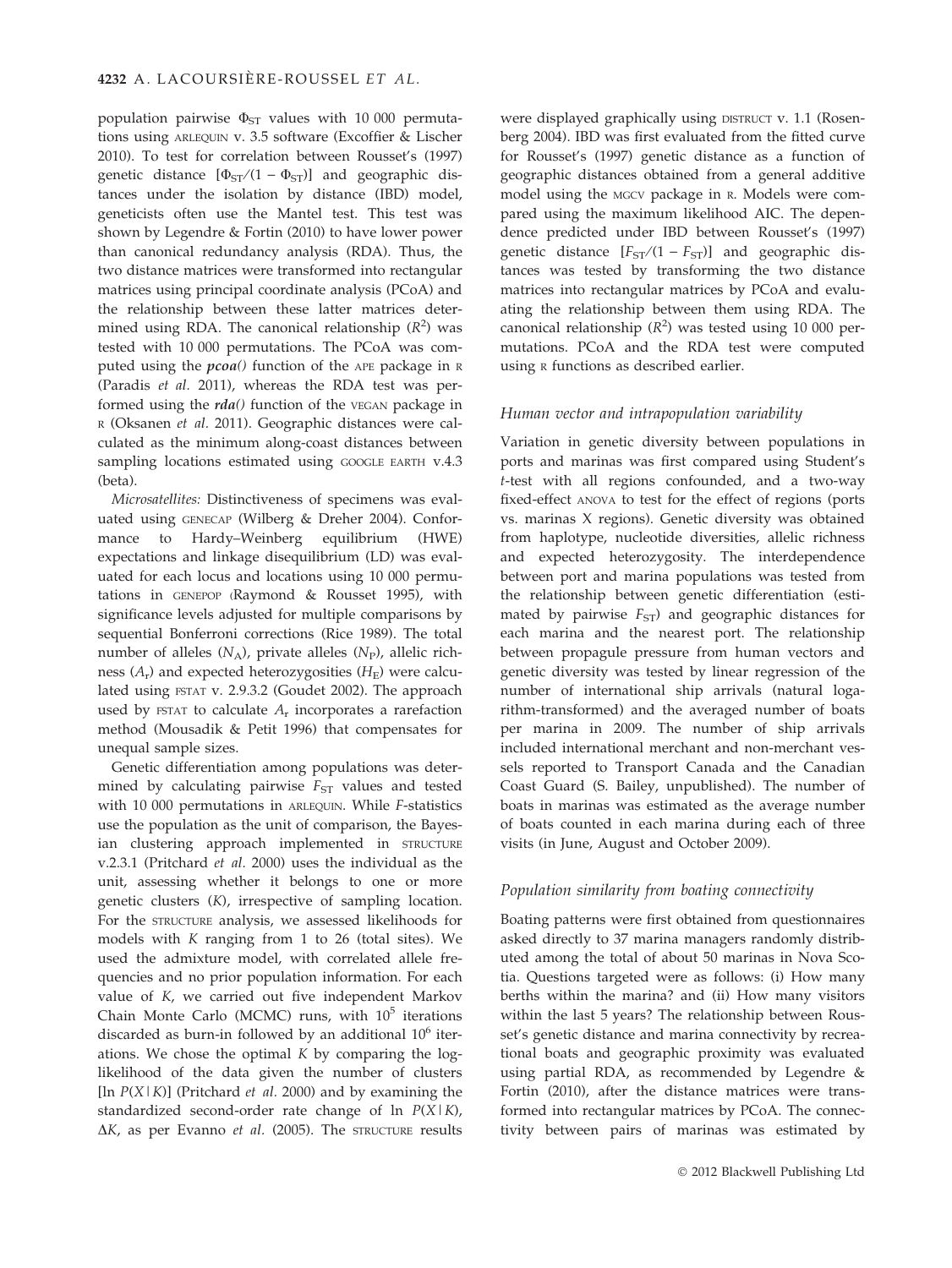completing a total of 374 interviews with boat owners from 37 marinas in Nova Scotia between June and October 2009 (the boating season is limited to between May and October). Questions identified which marinas the owners had visited during the 6 months preceding the study. As interviews were carried out only with boaters who were present during at least one of four sporadic visits made to the marinas, there was probably a bias of targeting boats that are frequently occupied. Supplementary details about the questionnaire and specific patterns of boating activities in Nova Scotia are given in Lacoursière-Roussel et al. (2012). Connectivity was estimated as the number of trips recorded between pairs of marinas. Trips between marina pairs were assumed to be independent. Because of the great geographical distances separating populations in eastern and western Nova Scotia, the difference between the eastern and western regions was represented by a binary variable in the RDA, whereas the relationships among pairs of sites within each region were represented by MEM spatial eigen functions (Dray et al. 2006).

## Results

# Population diversity and differentiation

Mitochondrial DNA. Partial COI sequences were obtained for 868 Botryllus schlosseri individuals, including 149 from ports, and 719 from marinas (Table 1). After alignment and trimming, a final length of 524 bp was used. Ten haplotypes were observed within the data set. Among these, Bs2 and Bs4 have previously been reported from Nova Scotia, Bs8 from Washington (USA), HA and HO from both Nova Scotia and Europe, and HB from Europe (Lopez-Legentil et al. 2006; Lejeusne et al. 2011). The remaining four haplotypes (Bs13–Bs16; GenBank accession numbers: JN561069– JN561072) are new. Sequence divergence between haplotypes ranged from 0.2% to 4.7%. The statistical parsimony network confirmed the generally high sequence divergence and revealed the existence of 28 different mutational steps between the 10 haplotypes (Fig. 2). Haplotypes Bs4, Bs13, Bs15 and Bs16 were the only private haplotypes and were found within two populations sampled in ports. Haplotype Bs2 was the most common in Nova Scotia (76.38%), and was found in all the populations surveyed (Table 1). The second most common haplotype was HO (18.20%), followed by Bs8 (2.65%), Bs14 (1.15%), HB (0.92%) and HA (0.23%). Moderate genetic structure was observed within the data set, with 25.6% of pairwise  $\Phi_{ST}$  values remaining significant after sequential Bonferroni correction (Appendix S1, Supporting information). The spatial distribution of haplotypes was marked by a geographic



Fig. 2 Parsimony network for mtDNA haplotype of Botryllus schlosseri sampled in ports and marinas in Nova Scotia, Canada. Circles show sampled haplotypes, with circle size proportional to haplotype frequency. Haplotype numbers correspond to previous records (see text). Lines represent one mutation and small black dots depict hypothetical haplotypes that are not present in the data set. Asterisks denote private haplotypes sampled in ports. Colour code is as per Fig. 1.

discontinuity. For instance, HA, Bs8 and HB were shared between populations separated by 663, 724 and 1144 km, respectively (Fig. 1; Table 1). Test of canonical  $R^2$  in RDA showed that the IBD model was not significant  $(P > 0.1)$ .

Microsatellites. Genotypes were obtained for 744 B. schlosseri individuals, including 145 from ports and 599 from marinas (Table 1). A total of 77 alleles were recovered from among the 10 nuclear microsatellite loci. Clonal genotypes were found in populations that were far apart (Appendix S2, Supporting information) and deviations from HWE were observed at multiple loci and sampling locations. However, there were no systematic deviations from HWE for loci across populations or at all loci within populations (Appendices S2 and S3, Supporting information). No linkage disequilibrium was detected, confirming that each of the 10 microsatellite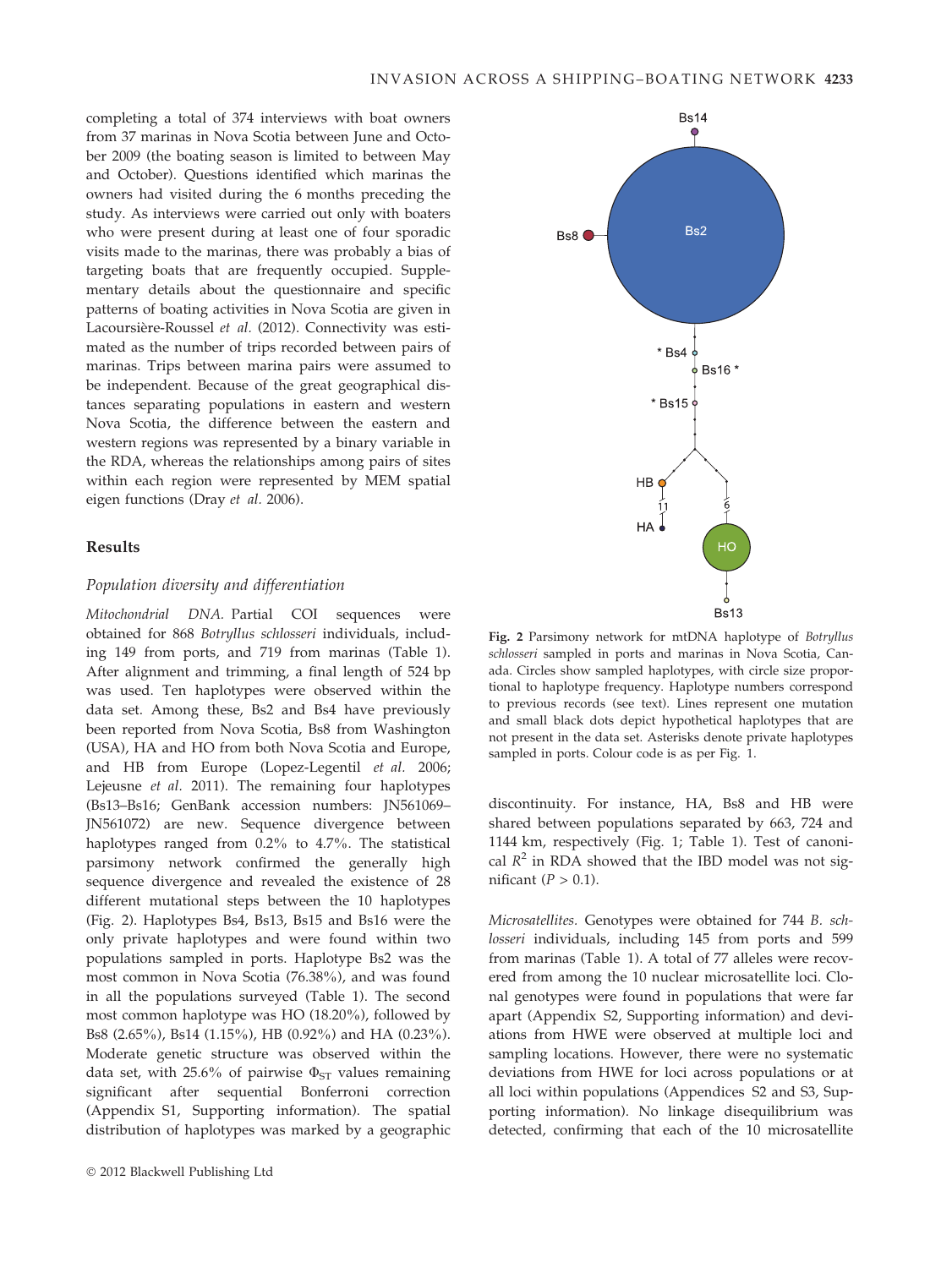

Fig. 3 Bayesian clustering of multilocus Botryllus schlosseri genotypes from Nova Scotia, Canada. Two genetic clusters were inferred (represented in blue and orange) by comparing the log-likelihood and the standardized second-order rate of change. Labels (P port; M marina) refer to locations mapped in Fig. 1 and are sorted by geographical order. Box width is proportional to sample size per population.

loci provides independent information. Considerable genetic structure was found, with 65.5% of population pairwise  $F_{ST}$  values being statistically significant after sequential Bonferroni correction (Appendix S1, Supporting information). For the Bayesian inference of population structure, the evaluation of both ln  $P(X|K)$  and  $\Delta K$ revealed the existence of two main genetic clusters with an irregular admixture pattern across geographical distance (Fig. 3). One of the clusters (i.e. orange cluster in Fig. 3) was found primarily in ports and nearby marinas in the Open Coast and Strait of Canso regions, but was globally more frequent in the Bras d'Or Lake region. Despite a weak but significant linear relationship between Rousset distance and geographical distance  $(P < 0.0001, r<sup>2</sup> = 0.06, AIC value = -518.6)$ , the best fit between Rousset's genetic distance and geographical distance was described by a parabolic function ( $\Delta = 26.5$ ; parabola function,  $P < 0.0001$ ,  $r^2 = 0.14$ , AIC value  $= -545.1$ ; Fig. 4). This function shows that some



Fig. 4 Best-fitted curve between Rousset distance  $(F_{ST}/(1-F_{ST}))$ and geographical distance (km) for all populations of Botryllus schlosseri sampled in Nova Scotia, Canada.

distant populations had greater genetic similarity than did close populations, thus not supporting the hypothesis of primary introduction followed by natural dispersal. Similarly, the significance test of the canonical  $R^2$ in RDA did not support the IBD hypothesis  $(P > 0.1)$ .

# Genetic diversity within and among port and marina populations

Despite a greater sampling effort for marina populations compared to port populations, the total number of haplotypes was greater for port populations (7) than for marina populations (6; Table 1). At the provincial scale, port populations averaged 2.8 COI haplotypes  $(\pm 1.3;$ range: 1–4), compared to 2.3  $(\pm 0.7)$ ; range: 1–4) in marinas. Greater genetic diversity in ports relative to marinas was further supported by estimates of haplotype diversity (0.500 vs. 0.294) and nucleotide diversity (0.0123 vs. 0.0079; Table 1). However, differences of both haplotype and nucleotide diversity were not significantly different between port and marina populations at the provincial scale (*t*-test values,  $t = 1.1$ , d.f. = 24,  $P = 0.27$  and  $t = 1.4$ , d.f. = 24,  $P = 0.18$ , respectively). At the regional scale, haplotype diversity and nucleotide diversity were greater in ports than marinas for two regions, Open coast and Strait of Canso, but in the Bras d'Or Lake region the genetic diversity was globally low and only one haplotype was observed (Table 2). However, for haplotype diversity and nucleotide diversity, statistical analyses did not reveal significant difference between ports and marinas once interregion variation in diversity was accounted for (twoway fixed-effect  $ANOVA$ , haplotype diversity:  $d.f. = 1$ ,  $F = 0.37$ ,  $P = 0.55$  and nucleotide diversity: d.f. = 1,  $F = 1.42$ ,  $P = 0.25$ , respectively).

As the mitochondrial marker, nuclear markers indicated greater variability in populations sampled in ports than marinas. At the provincial scale, port populations averaged 41.4  $(\pm 8.0)$  alleles, compared to 36.7 (±5.4) alleles in marina populations. Allelic richness and expected heterozygosity were significantly higher in ports than marinas when compared with all regions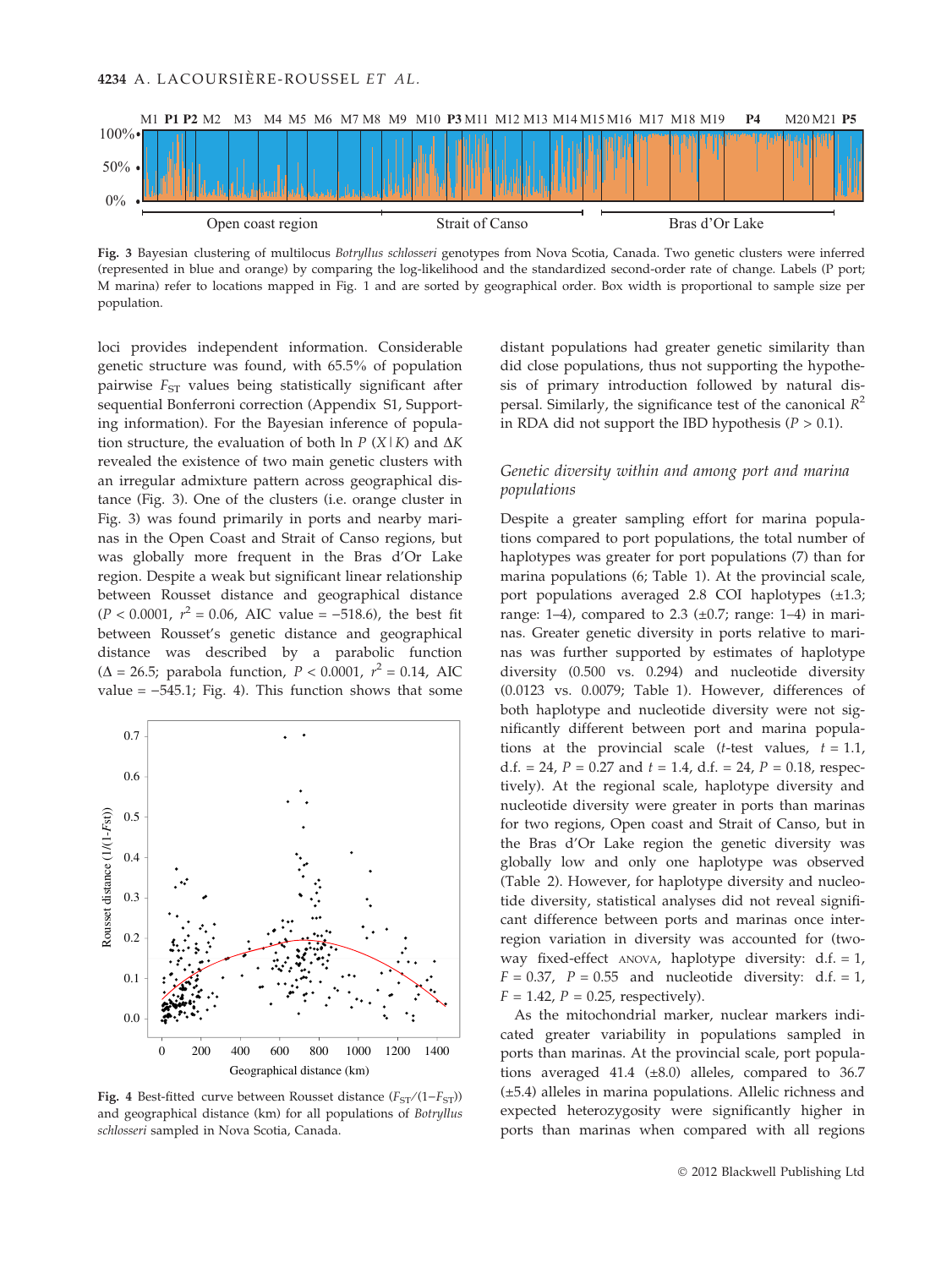Table 2 Genetic diversity values for Botryllus schlosseri in port (P) and marina (M) locations pooled for each of three main regions in Nova Scotia, Canada (see text). The diversity indices considered are: haplotype diversity  $(\Theta)$ , nucleotide diversity  $(\pi)$ , allelic richness  $(A_r)$  and expected heterozygosity  $(H_F)$ 

| Region          | Port vs.<br>marina | Θ     | π      | $A_{r}$ | $H_{\rm E}$ |
|-----------------|--------------------|-------|--------|---------|-------------|
| Open coast      | Р                  | 0.434 | 0.0137 | 3.81    | 0.5657      |
|                 | M                  | 0.400 | 0.0121 | 2.95    | 0.4720      |
| Strait of Canso | P                  | 0.608 | 0.0179 | 3.44    | 0.5822      |
|                 | M                  | 0.331 | 0.0108 | 3.22    | 0.5012      |
| Bras d'Or Lake  | Р                  | 0.000 | 0.0000 | 2.66    | 0.4604      |
|                 | М                  | 0.166 | 0.0009 | 2.62    | 0.4121      |

confounded (*t*-test values,  $t = 2.1$ , d.f. = 23,  $P = 0.05$  and  $t = 2.9$ , d.f. = 24,  $P = 0.007$ , respectively; Table 1), and once inter-region variation in diversity was accounted for (two-way fixed-effect ANOVA, d.f. = 1,  $F = 7.58$ ,  $P = 0.014$  and d.f. = 1,  $F = 12.36$ ,  $P = 0.002$  respectively; see Table 2 and Fig. 5).

Comparing the pairs formed by each marina and the nearest port, a highly significant linear relationship was detected between the genetic similarity (pairwise  $F_{ST}$ ) of tunicate populations and geographical distance  $(r^2 = 0.66, P < 0.001;$  Fig. 6). At the provincial scale, despite the low number of ports that gave extremely low power to the tests, a positive linear relationship between genetic diversity and the number of international ship arrivals was significant for haplotype diversity ( $r^2 = 0.77$ ,  $P < 0.05$ ) and there was a similar but not statistically significant trend for nucleotide diversity and expected heterozygosity ( $r^2 = 0.67$ ,  $P = 0.09$  and  $r^2 = 0.75$ ,  $P = 0.06$ , respectively). The relationship between the number of boats in marinas and genetic diversity at the provincial scale was only significant for nucleotide diversity ( $r^2 = 0.20$ ,  $P = 0.04$ ); within regions, the number of boats within marinas was a poor predictor of genetic diversity  $(P > 0.1$  in all cases).

## Population connectivity from boating activity

The open coast region is the largest region in Nova Scotia ( $N = 20$  marinas), averaging 84.4 berths per marina and 66.1 boat visitors per year per marina. Marinas within the Strait of Canso averaged 34.7 berths and 46.9 visitors per year ( $N = 7$  marinas). In contrast, Bras d'Or Lake is a small highly visited region, averaging 22.7 berths per marina but 248 visitor per year per marina  $(N = 10$  marinas). After excluding boats that did not visit at least two sampled populations, a total of 285 questionnaires were used to test the relationship between boat connectivity among populations and genetic population similarity (test of canonical  $R^2$  in RDA). We obtained a total of 503 marina pair records. At the provincial scale, total variation of the model was 0.72 and population similarity was mainly controlled by the east–west factor ( $R_{\text{adj}}^2 = 0.20$ ,  $P < 0.01$ ). Both geographical proximity and boat connectivity failed to explain a significant proportion of population genetic similarity (*P* > 0.1,  $R_{\text{adj}}^2 = -0.03$  and *P* > 0.1,  $R_{\text{adj}}^2 = 0.08$ , respectively). At the regional scale, the total variance of the model was 0.16, 0.01 and 0.03 for the Open Coast, Strait of Canso and Bras d'Or Lake regions, respectively. Within regions, geographical proximity was also not significant for any region and no trends were apparent except for Bras d'Or Lake (Open Coast:  $P = 0.44$ ,  $R_{\text{adj}}^2 = 0.07$ ; Strait of Canso:  $P = 0.57$ ,  $R_{\text{adj}}^2 = -0.04$ ; and Bras d'Or Lake:  $P = 0.12$ ,  $R_{\text{adj}}^2 = 0.67$ ). Except for the semi-enclosed environment of the Bras d'Or Lake region, the influence of boating connectivity better explained the similarity among populations than did geographic proximity (Open Coast:  $P = 0.09$ ,  $R_{\text{adj}}^2 = 0.65$ ; Strait of Canso:  $P = 0.19$ ,  $R_{\text{adj}}^2 = 0.48$ ; and Bras d'Or Lake  $P = 0.47$ ,  $R_{\text{adj}}^2 = 0.38$ ).

#### Discussion

Both mitochondrial and nuclear markers provided evidence that multiple cryptic primary introduction events



Fig. 5 Expected heterozygosity (black) and allelic richness (grey) in marina (M) and port (P) populations of Botryllus schlosseri in Nova Scotia, Canada. Details on sampling locations are given in Fig. 1 and Table 1.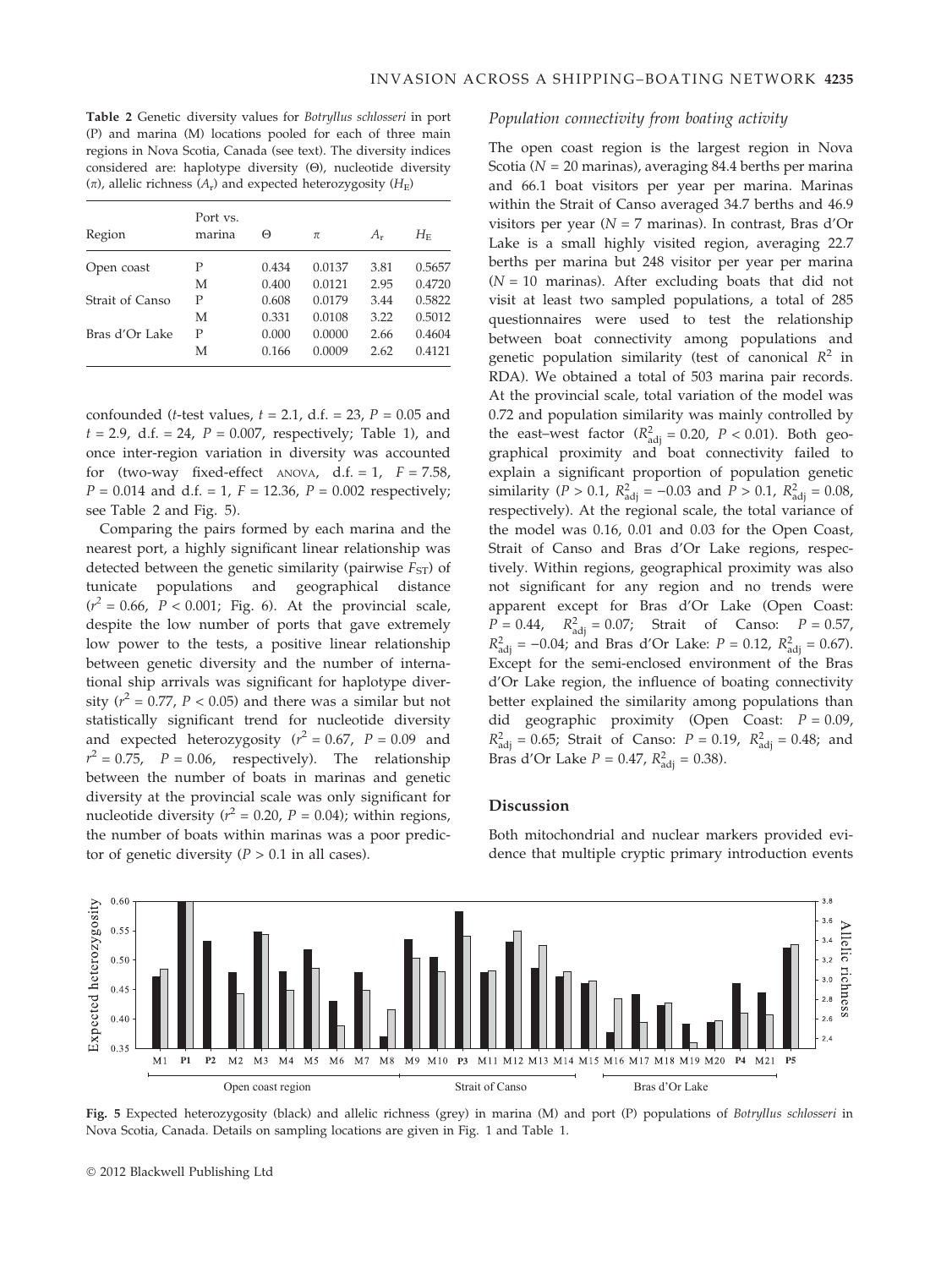

Fig. 6 Plot of pairwise  $F_{ST}$  to the geographical distance (km) between marina and nearest port population pairs ( $r^2 = 0.66$ ,  $P < 0.001$ 

of Botryllus schlosseri have occurred in Nova Scotia. This hypothesis is supported by (i) heterogeneity of geographical admixture between Bayesian clusters and (ii) the geographical pattern of several distinct hotspot populations. In the specific case of B. schlosseri, high heterozygote deficiency had been globally observed (i.e. United States, Israel, Croatia, New Zealand, France, Portugal and UK; Stoner et al. 1997, 2002; Pancer et al. 1994; Ben-Shlomo et al. 2001; Rinkevich et al. 2001; Paz et al. 2003) and deviations from HWE have been suggested to be a result of substructured populations and/or non-random matting characteristics, which does not support the hypothesis of multiple introductions (Chakraborty & Jin 1992; Ben-Shlomo et al. 2001). Despite a lower sampling effort in ports than in marinas, hotspot populations characterized by high genetic variability and private haplotypes and alleles (>2 private alleles) were only detected in populations exposed to shipping activities (i.e. sites P1, P3, and P5). These three populations were within invaded ports exposed to the highest level of shipping activity in Nova Scotia. P1, P3 and P5 received 178, 453 and 108 international ship arrivals in 2007, respectively, while P2 and P4 received only 56 and 27 arrivals, respectively (S. Bailey, unpublished). This provides evidence that ships were the main vectors of the B. schlosseri introductions on the east coast of Canada. More generally, the results also support the importance of propagule pressure associated with shipping activity, suggesting that the greater the shipping activity, the greater the propagule pressure, and the greater the probability of successful establishment occurring in favourable environments (Lockwood et al. 2005; Von Holle & Simberloff 2005; Davidson et al. 2008).

Few marinas showed genetic characteristics of populations associated with primary introductions. Although most data suggest that primary introduction occurs in ports, the relatively high level of genetic diversity and the presence of private alleles in some marinas (e.g. M3, M16, M18) is also consistent with the scenario of primary introductions occasionally occurring through recreational boating. Marina M3 received 205 visitors per year on average, making it one of the most visited marinas within Nova Scotia. Three other sampled marinas also experienced relatively high levels of boating activity, including M18 (1550 visitors), M16 (727 visitors) and M6 (280 visitors). This again highlights the potential importance of propagule pressure to the introduction of B. schlosseri.

Results presented here further suggest that ports act as invasion hubs from which populations undergo secondary spread to nearby marinas. Marina populations typically showed lower genetic diversity relative to port populations. This finding, together with the high similarity between marinas and the nearest port populations, supports the hypothesis of a dependency of marina populations on populations colonized previously within ports. When shipping and boating networks determine population dynamics, weak relationships between the age of introduction and genetic diversity may be found (Goldstien et al. 2011). Except for the semi-closed Bras d'Or Lake region, natural spread—evaluated as the correlation between geographical proximity and genetic similarity—did not seem to be important to the spread of B. schlosseri, whereas there was a trend for boating connectivity to explain population similarity within regions. Given the observed rapid intra-coastal dispersal (Lambert & Lambert 1998), results from boat fouling surveys (Lacoursière-Roussel et al. 2012) and the low natural dispersal of tunicates (Svane & Young 1989; Ayre et al. 1997), this suggest that recreational boats are the most likely vector for the spread of B. schlosseri among marinas. The other main putative vector for the spread of exotic species in coastal areas, bivalve aquaculture (McKindsey et al. 2007), is likely not locally important as aquaculture is not well developed in the study area, culture sites are relatively distant from marinas, stock transfers are limited (about 20 per year in the province, including scientific permits), and stock and associated equipment must be cleaned prior to transfer. Our results suggest that modelling population connectivity because of recreational boats could be improved by integrating trip directionality and seasonal patterns of boat trips. The latter may also alter the risk of spreading biofouling species by altering boating trends and establishment probability because of seasonal variability of environmental conditions and hull biofouling on recreational boats (Lacoursière-Roussel et al. 2012).

Sudden and strong dominance by a species may result from Allee effects, biotic interactions, spatial and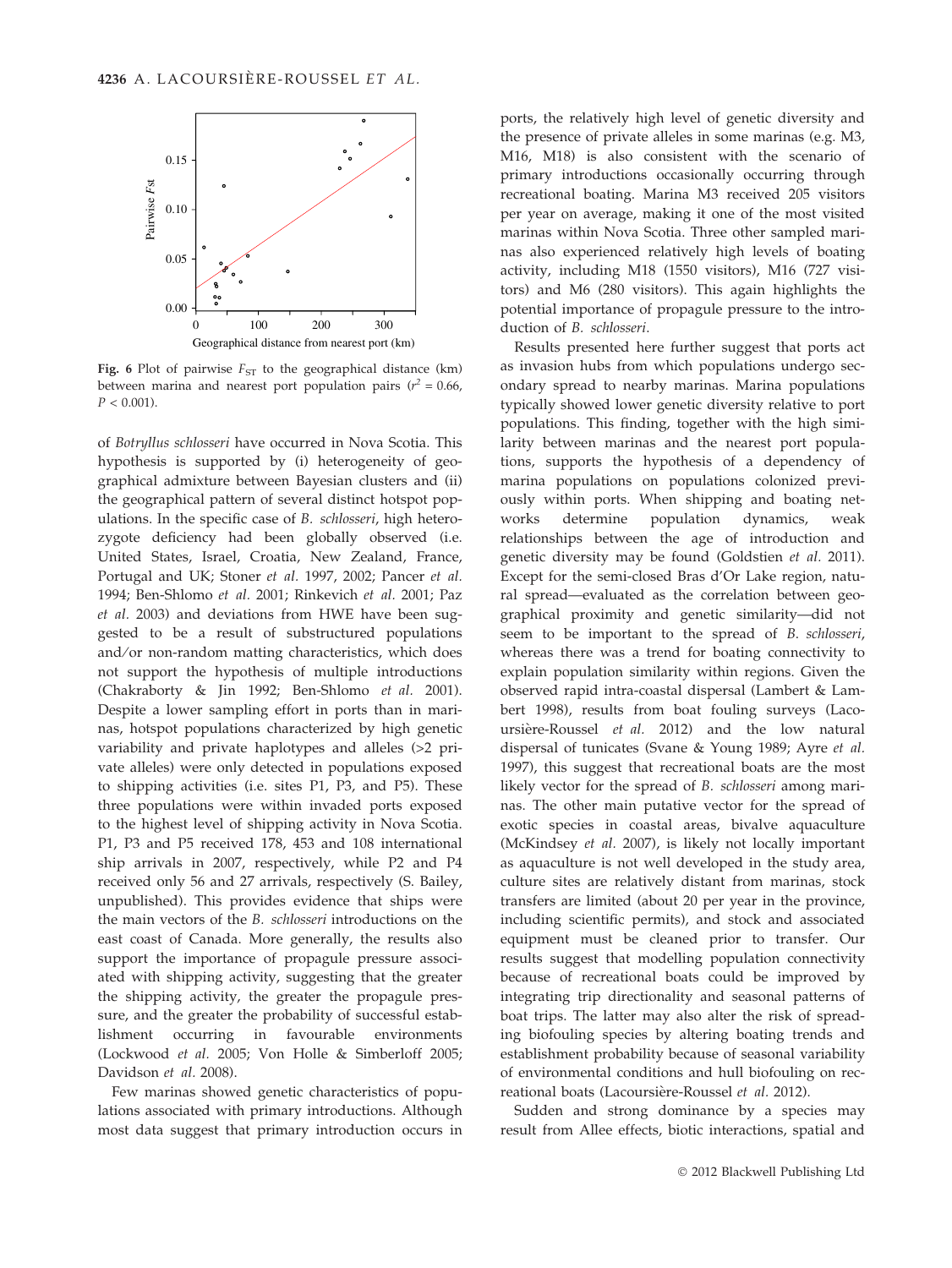temporal environmental heterogeneity (e.g. warming trends; Stachowicz et al. 2002), adaptation (Sax & Brown 2000), and/or multiple introductions (Lee 2002: Roman & Darling 2007; Roman 2011). The mechanisms by which genetic diversity shapes invasion success is currently a subject of much debate (Roman & Darling 2007). Multiple introductions may alter invasiveness by sustaining population viability (by overcoming genetic drift and inbreeding effects), respond to selection (new pre-adapted traits) and/or improve adaptation to new environments (Frankham et al. 2002; Kolbe et al. 2007; Roman & Darling 2007; Facon et al. 2008; Roman 2011). Some successful invasions have, however, resulted from single founding events because of the selection of advantageous features (Ross & Keller 1995; Ross et al. 1996; Tsutsui et al. 2000). The results reported in the present study are consistent with range expansion due to multiple cryptic introductions.

Simple estimates of species abundances in different locations typically suggested insight into the identification of potential vectors, as abundance is logically a function of propagule pressure. However, here we underline that high local abundance of B. schlosseri has been found even at very low genetic diversity. For example, in M20, although genetic diversity was low (Table 1), the average cover of B. schlosseri on collector plates was 92.7%. At a local scale, high genetic diversity associated with multiple introductions may hence not be essential for successful invasion by the colonial tunicate. Surprisingly, the relationship between dominance (calculated from the average cover of B. schlosseri for each location) and allelic richness was significant and negative  $(P = 0.03$  and  $R<sup>2</sup><sub>adj</sub> = 0.15)$ . Similarly, B. schlosseri was almost absent from Halifax, one of the main commercial ports in eastern Canada. In Nova Scotia, as the observed genetic diversity was low compared to the native area (i.e. Lopez-Legentil et al. (2006) found 16 haplotypes within 181 individuals throughout Europe vs. 10 haplotypes among 868 individuals in the present study), continual maritime transport will probably increase genetic diversity over time. Sustained shipping–boating activities may nevertheless facilitate the introductions of B. schlosseri within uninvaded areas and alter its abundance. As the probability of a boat becoming colonized is a function of abundance within source regions (Lacoursière-Roussel et al. 2012), a better understanding of anthropogenic effects on population dynamics is fundamental to mitigating the propagation of invasive species.

The probability that multiple vectors interact within the invasion process increases when species traits allow for a range of pathways to result in introductions. Ballast water, hull biofouling, sea chests, ballast tank sediments and sediments associated with anchors, and

anchor chains are all potential constituents of a pathway linking multiple shipping activities (Carlton 1985; Eldredge & Carlton 2002; Gollasch 2002; Godwin et al. 2004). For B. schlosseri, the longer survivorship of buds (bud life was estimated to up to 150 days when unattached and 35 days when attached; Rabinowitz & Rinkevich 2004) suggests that hull biofouling and floating debris and buds in ballast tanks are a more probable pathways of introduction than are larvae in ballast tanks (free-swimming larvae generally survive <36 h and seem better adapted for site selection and settlement than dispersal; Berrill 1950). During an eastern Canadian ship survey, B. schlosseri was not observed either in ballast water (Humphrey 2008) or as hull biofouling on ships (Sylvester et al. 2011). Further vector studies are hence fundamental to (i) better understanding the complete pathway of dispersal, (ii) develop adequate management strategies and (iii) interpret population structure considering that the level of propagule release may vary greatly among pathways (Voisin et al. 2005).

The invasion pattern observed in eastern Canada may also be driven by unknown seasonal effects on population dynamics (Carver et al. 2006). Winter may have pronounced effect on genetic variability of biofouling species by altering reproductive patterns (Millar 1971; Grosberg 1988), natural larval dispersal distance (David et al. 2010) and survivorship because of low water temperature (Skerman 1958; Ben-Shlomo et al. 2001), ice cover and artificial structure removal (e.g. floating docks in marinas are removed each winter). Moreover, in the realm of maritime transport in eastern Canada, although primary introductions from ships may occur during winter, recreational boating activity is virtually absent at this time (October through May). Cold winters may thus increase the importance of the role of shipping relative to that of boating for primary introductions in the region. Decreasing latitudinal genetic diversity has been observed for B. schlosseri along European Atlantic Coasts but it had been previously suggested to be a consequence of Pleistocene glaciations (Ben-Shlomo et al. 2006). The winter effect on marine fouling populations has not been well investigated and thus cannot be considered further in this case study.

Targeting source location(s), pathway(s) and vector(s) is essential for successful management of invasive species (Grosholz 2002; David & Gollasch 2008). Our results indicate that frequent introductions of B. schlosseri arose from commercial ships and that secondary spread occurred gradually thereafter around individual ports via boating. This conclusion is likely to be applicable to invasive dispersal processes that may occur for many other marine biofouling organisms. The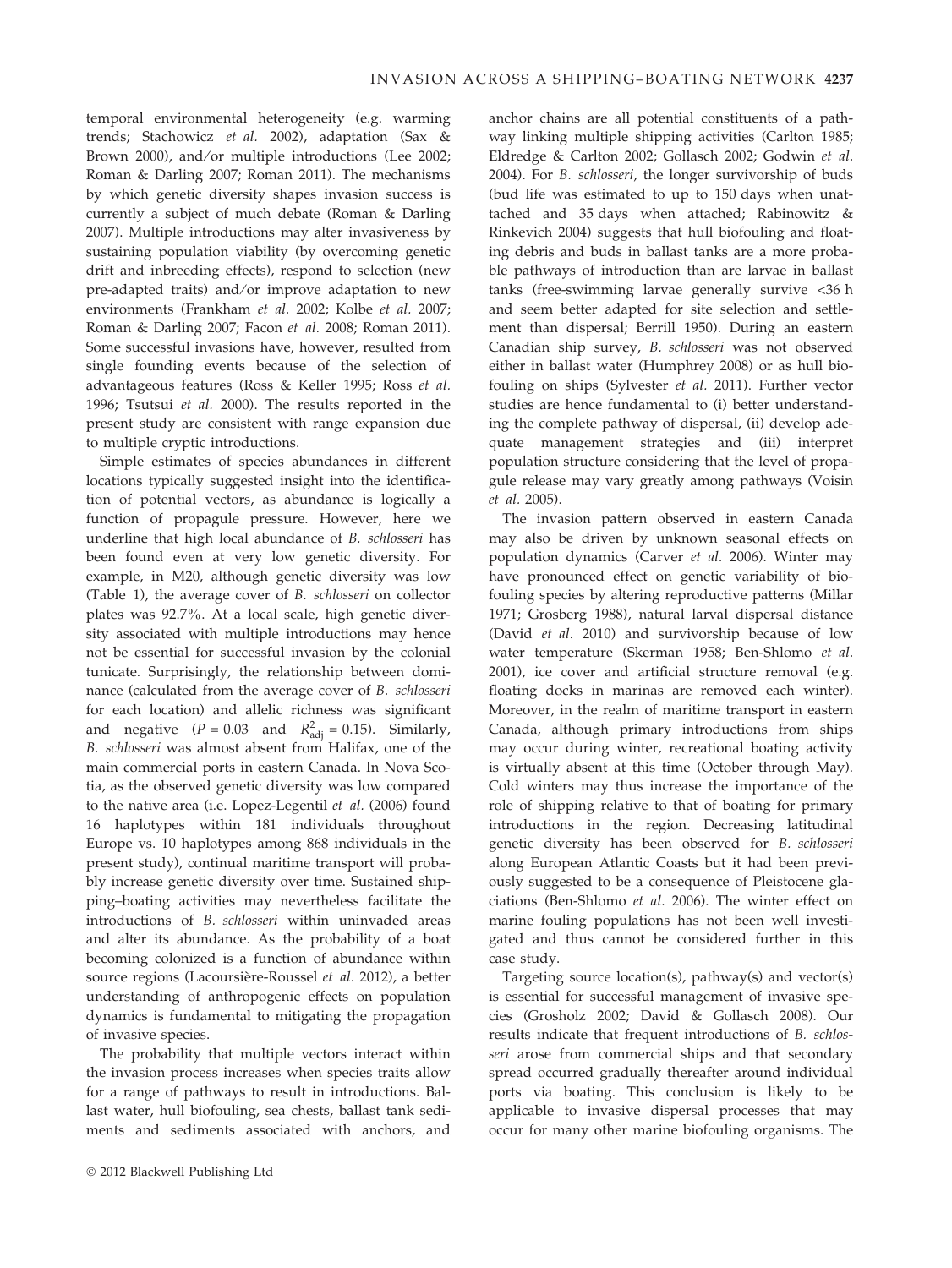interaction of multiple human vectors may have greatly promoted the global expansion of B. schlosseri. The present study shows that even when high dominance may occur at low genetic diversity, interactions among multiple human activities may quickly promote species dominance at large scale. Such a gene flow demonstrates that the interaction among human vectors may sustain population connectivity and lead to successful invasion.

#### Acknowledgements

We thank Tanya Hansen, Maryse Plante-Couture, Raphael Estrada Anaya, Sophie Comtois, Jean-Charles Fleurent, Katie Kenny-Foeldessy, Claude Nozères and Francois Roy for their essential help to collect specimens and distribute questionnaires. Benedikte Vercaemer, Dawn Sephton and Joanne Keays helped with field set-up. Corey Chivers and Sharyn Goldstien provided statistical support and insightful comments, respectively. We thank managers of marinas for their help and for giving us permission to distribute questionnaires, and also to boat owners for filling out the surveys on a voluntary basis. We also thank anonymous reviewers for useful comments. Funding for this study was provided by the NSERC Canadian Aquatic Invasive Species Network (CAISN), Fisheries and Ocean Canada, and an NSERC discovery grant to MEC. ALR was further supported by scholarships from McGill University, Québec-Océan and Fonds de recherche sur la nature et les technologies (FQRNT).

### References

- Allendorf FW, Lundquist LL (2003) Introduction: population biology, evolution, and control of invasive species. Conservation Biology, 17, 24–30.
- Ayre DJ, Davis AR, Billigham M, Llorens T, Styan C (1997) Genetic evidence for contrasting patterns of dispersal in solitary and colonial ascidians. Marine Biology, 130, 51–61.
- Ben-Shlomo R, Douek J, Rinkevich B (2001) Heterozygote deficiency and chimerism in remote populations of a colonial ascidian from New Zealand. Marine Ecology Progress Series, 209, 109–117.
- Ben-Shlomo R, Paz G, Rinkevich B (2006) Postglacial-period and recent invasions shape the population genetic of Botryllid ascidians along European Atlantic Coasts. Ecosystem, 9, 1118–1127.
- Berrill NJ (1950) The Tunicata. With an Account of the British Species. Ray Society, London.
- Bock DG, Zhan A, Lejeusne C, MacIsaac HJ, Cristescu ME (2011) Looking at both sides of the invasion: patterns of colonization in the violet tunicate Botrylloides violaceus. Molecular Ecology, 20, 503–516.
- Bock DG, MacIsaac HJ, Cristescu ME (2012) Multilocus genetic analyses differentiate between widespread and spatially restricted cryptic species in a model ascidian. Proceedings of the Royal Society B-Biological Sciences, 279, 2377–2385.
- Broekhuysen GJ (1936) On development, growth, and distribution of Carcinus maenas (L.). Archives Neerlandaises de Zoologie, 2, 257–339.
- Carlton JT (1985) Trans-oceanic and interoceanic dispersal of coastal marine organisms – the biology of ballast water. Oceanography and Marine Biology: An Annual Review, 23, 313– 371.
- Carlton JT (1996) Biological invasions and cryptogenic species. Ecology, 77, 1653–1655.
- Carlton JT (2003) Community assembly and historical biogeography in the North Atlantic Ocean: the potential role of human-mediated dispersal vectors. Hydrobiologia, 503, 1–8.
- Carlton JT (2005) Setting Ascidian invasions on the global stage. Proceedings of the International Invasive Sea Squirt Conference. Woods Hole Oceanographic Institution, Woods Hole, Massachusetts.
- Carlton JT, Geller JB (1993) Ecological roulette: the global transport of nonindigenous marine organisms. Science, 261, 78–82.
- Carver CE, Mallet AL, Vercaemer B (2006) Biological synopsis of the colonial tunicates, Botryllus schlosseri and Botrylloides violaceus. Canadian Manuscript Report of Fisheries and Aquatic Sciences, 2747, v + 42.
- Casas-Monroy O, Roy S, Rochon A (2011) Ballast sedimentmediated transport of non-indigenous species of dinoflagellates on the East Coast of Canada. Aquatic Invasions, 3, 231–248.
- Chakraborty R, Jin L (1992) Heterozygote deficiency, population substructure and their implications in DNA fingerprinting. Human Genetics, 88, 267–272.
- Clarke Murray C, Pakhomov EA, Therriault TW (2011) Recreational boating: a large unregulated vector transporting marine invasive species. Diversity and Distributions, 17, 1161– 1172.
- Clement M, Posada D, Crandall KA (2000) TCS: a computer program to estimate gene genealogies. Molecular Ecology, 9, 1657–1659.
- David M, Gollasch S (2008) EU shipping in the dawn of managing the ballast water issue. Marine Pollution Bulletin, 56, 1966–1972.
- David GK, Dustin JM, Riginos C (2010) Latitudinal variability in spatial genetic structure in the invasive ascidian, Styela plicata. Marine Biology, 157, 1955–1965.
- Davidson IC, McCann LD, Fofonoff PW, Sytsma MD, Ruiz GM (2008) The potential for hull-mediated species transfers by obsolete ships on their final voyages. Diversity and Distributions, 14, 518–529.
- De Tomaso AW, Weissman IL (2004) Evolution of a protochordate allorecognition locus. Science, 303, 977.
- Deangelis MM, Wang DG, Hawkins TL (1995) Solid-phase reversible immobilization for the isolation of PCR products. Nucleic Acids Research, 23, 4742–4743.
- Dray S, Legendre P, Peres-Neto PR (2006) Spatial modelling: a comprehensive framework for principal coordinate analysis of neighbour matrices (PCNM). Ecological Modelling, 196, 483–493.
- Dupont L, Viard F, Dowell M, Wood S, Bishop J (2009) Fine and regional-scale genetic structure of the exotic ascidian Styela clava (Tunicata) in southwest England, 50 years after its introduction. Molecular Ecology, 18, 442–453.
- Dupont L, Viard F, Davis MH, Nishikawa T, Bishop JDD (2010) Pathways of spread of the introduced ascidian Styela clava (Tunicata) in Northern Europe, as revealed by microsatellite markers. Biological Invasions, 12, 2707–2721.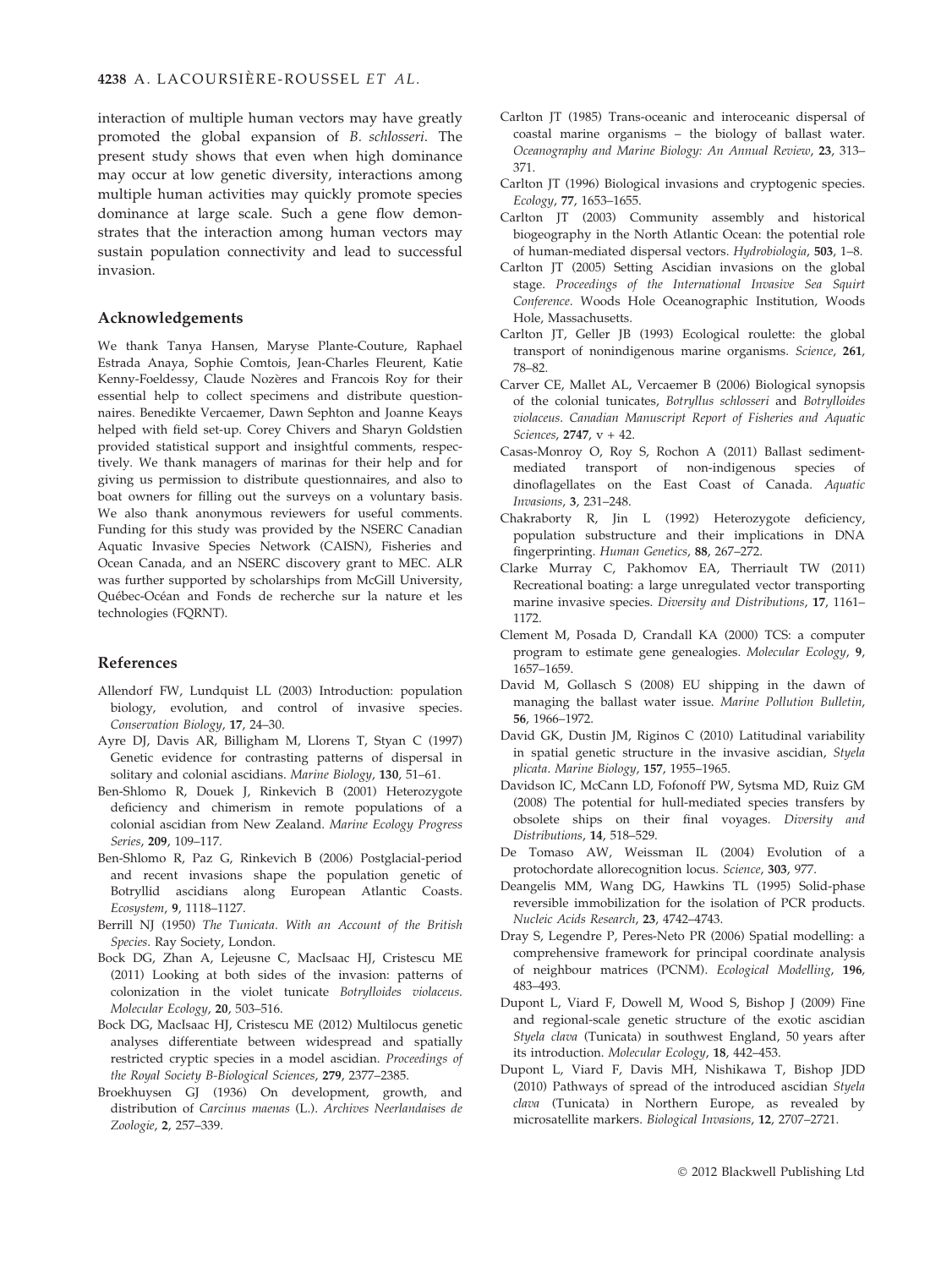- Eldredge LG, Carlton JT (2002) Hawaiian marine bioinvasions: a preliminary assessment. Pacific Science, 56, 211–212.
- Elphinstone MS, Hinten GN, Anderson MJ, Nock CJ (2003) An inexpensive and high throughput procedure to extract and purify total genomic DNA for population studies. Molecular Ecology Notes, 3, 317–320.
- Eriksson S, Evans S, Tallmark B (1975) On the coexistence of scavengers on shallow, sandy bottoms in Gullmar Fjord (Sweden). Adaptations to substratum, temperature and salinity. Zoon, 3, 121–124.
- Estoup A, Beaumont M, Sennedot F, Moritz C, Cornuet JM (2004) Genetic analysis of complex demographic scenarios: spatially expanding populations of the cane toad, Bufo marinus. Evolution, 58, 2021–2036.
- Evanno G, Regnaut S, Goudet J (2005) Detecting the number of clusters of individuals using the software Structure: a simulation study. Molecular Ecology, 14, 2611–2620.
- Excoffier L, Lischer HEL (2010) Arlequin suite ver 3.5: a new series of programs to perform population genetics analyses under Linux and Windows. Molecular Ecology Resources, 10, 564–567.
- Facon B, Pointier JP, Jarne P, Sarda V, David P (2008) High genetic variance in life-history strategies within invasive populations by way of multiple introductions. Current Biology, 18, 363–367.
- Floerl O (2002) Intracoastal spread of fouling organisms by recreational vessels. PhD Thesis. James Cook University, Townsville, Australia.
- Floerl O, Inglis GJ (2003) Boat harbour design can exacerbate hull fouling. Austral Ecology, 28, 116–127.
- Floerl O, Inglis GL, Dey K, Smith A (2009) The importance of transport hubs in stepping-stone invasions. Journal of Applied Ecology, 46, 37–45.
- Folmer O, Black M, Hoeh W, Lutz R, Vrijenhoek R (1994) DNA primers for amplification of mitochondrial cytochrome c oxidase subunit I from diverse metazoan invertebrates. Molecular Marine Biology and Biotechnology, 3, 294–299.
- Frankham R, Ballou JD, Briscoa DA (2002) Introduction to Conservation Genetics. Cambridge University Press, Cambridge, UK.
- Glasby TM, Connel SD, Holloway MG, Hewitt CL (2007) Nonindigenous biota on artificial structures: could habitat creation facilitate biological invasions? Marine Biology, 151, 887–895.
- Godwin LS, Eldredge LG, Gaut K (2004) The assessment of hull fouling as a mechanism for the introduction and dispersal of marine alien species in the main Hawaiian Islands. Bishop Museum Technical Report No. 28. pp. 105. Honolulu, Hawaii.
- Goldstien SJ, Schiek DR, Gemmell NJ (2010) Regional connectivity and coastal expansion: differentiating preborder and post-border vectors for the invasive tunicate Styela clava. Molecular Ecology, 19, 874–885.
- Goldstien SJ, Dupont L, Viard F et al. (2011) Global phylogeography of the widely introduced north pacific ascidian Styela clava. PLoS ONE, 6, e16755.
- Gollasch S (2002) The importance of ship hull fouling as a vector of species introductions into the North Sea. Biofouling, 18, 105–121.
- Goudet J (2002) FSTAT, A Program to Estimate and Test Gene Diversities and Fixation Indices Version 2.9.3.2. Available from http://www2.unil.ch/popgen/softwares/fstat.htm.
- Grosberg RK (1987) Limited dispersal and proximitydependent mating success in the colonial ascidian Botryllus schlosseri. Evolution, 41, 372–384.
- Grosberg RK (1988) Life-history variation within a population of the colonial ascidian Botryllus schlosseri. I. The genetic and environmental control of seasonal variation. Evolution, 42, 900–920.
- Grosholz E (2002) Ecological and evolutionary consequences of coastal invasions. Trends in Ecology & Evolution, 17, 22–27.
- Hewitt CL, Gollasch S, Minchin D (2009) The vessel as a vector – biofouling, ballast water and sediments. In: Biological Invasions in Marine Ecosystems Ecological, Management, and Geographic Perspectives (eds Rilov G and Crooks JA), pp. 117– 131. Springer-Verlag, Berlin, Germany.
- Holland BS (2000) Genetics of marine bioinvasions. Hydrobiologia, 420, 63–71.
- Humphrey DB (2008) Characterizing ballast water as a vector for nonindigenous zooplancton transport. MSc Thesis. University of British Columbia, British Columbia, Canada.
- International Maritime Organization (2004) International convention for the control and management of ships' ballast water and sediments. Adopted 13 February 2004, pp 141.
- Kolbe JJ, Larson A, Losos JB (2007) Differential admixture shapes morphological variation among invasive populations of the lizard Anolis sagrei. Molecular Ecology, 16, 1579–1591.
- Lacoursière-Roussel A, Forrest B, Guichard F, Piola R, McKindsey CW (2012) Modeling biofouling from boat and source characteristics: a comparative study between Canada and New Zealand. Biological invasions, (in press), doi: 10.1007/s10530-012-0230-0.
- Lambert G (2005) Ecology and natural history of the protochordates. Canadian Journal of Zoology, 83, 34–50.
- Lambert CC, Lambert G (1998) Non-indigenous ascidians in southern California harbors and marinas. Marine Biology, 130, 675–688.
- Lee C (2002) Evolutionary genetics of invasive species. Trends in Ecology & Evolution, 17, 386–391.
- Legendre P, Fortin M-J (2010) Comparison of the Mantel test and alternative approaches for detecting complex multivariate relationships in the spatial analysis of genetic data. Molecular Ecology Resources, 10, 831–844.
- Lejeusne C, Bock DG, Therriault TW, MacIsaac HJ, Cristescu ME (2011) Comparative phylogeography of two colonial ascidians reveals contrasting invasion histories in North America. Biological Invasions, 13, 635-650.
- Lockwood JL, Cassey P, Blackburn T (2005) The role of propagule pressure in explaining species invasions. Trends in Ecology & Evolution, 20, 223–228.
- Lodge DM, Williams S, MacIsaac HJ et al. (2006) Biological invasions: recommendations for US policy and management. Ecological Applications, 16, 2035–2054.
- Lopez-Legentil S, Turon X, Planes S (2006) Genetic structure of the star sea squirt, Botryllus schlosseri, introduced in southern European harbours. Molecular Ecology, 15, 3957–3967.
- McKindsey CW, Landry T, O'Beirn FX, Davies IN (2007) Bivalve aquaculture and exotic species: a review of ecological considerations and management issues. Journal of Shellfish Research, 26, 281–294.
- Millar RH (1971) The biology of ascidians. Advances in Marine Biology, 9, 1–100.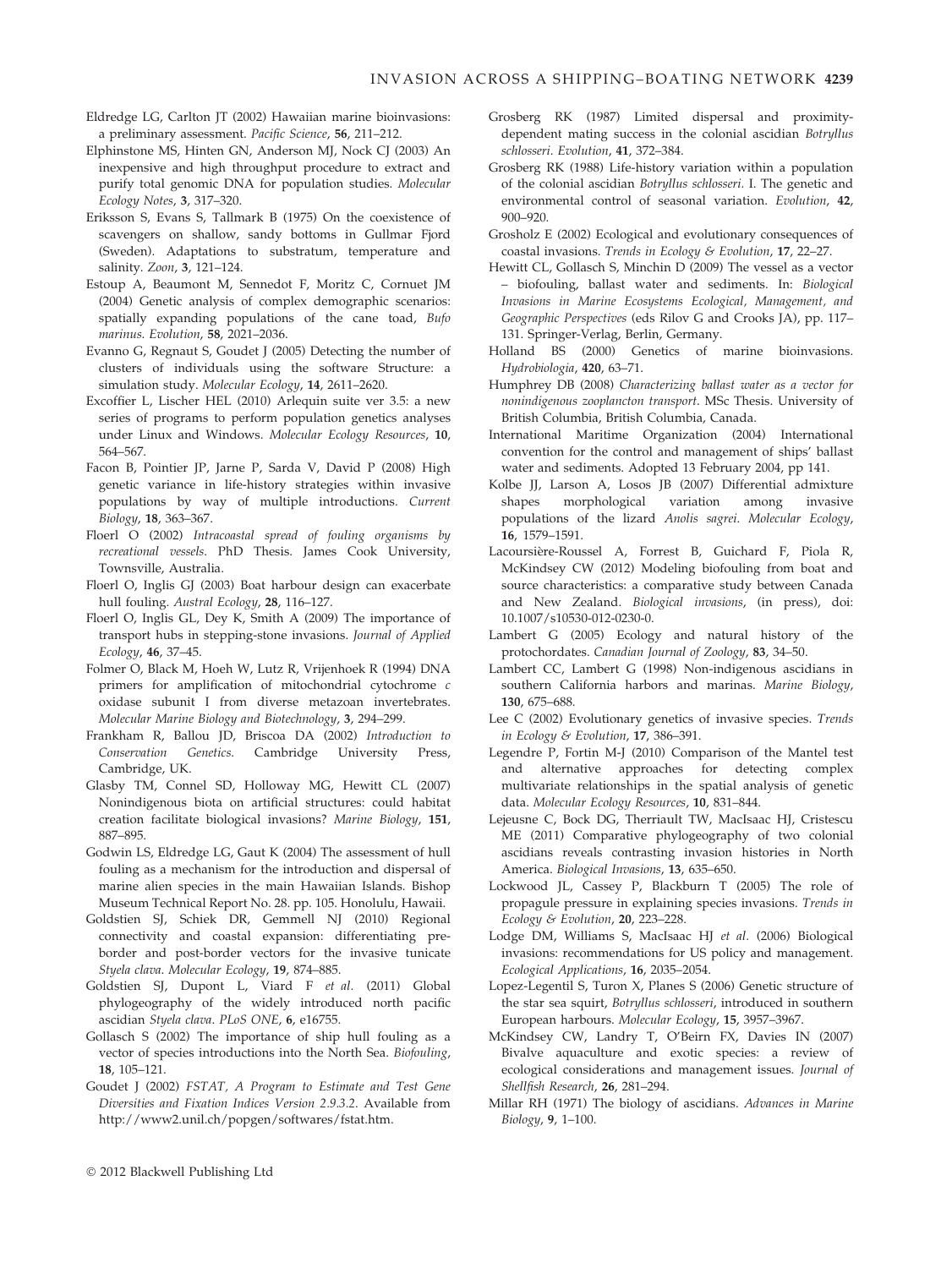- Minchin D, Floerl O, Savigny D, Occhipinti-Ambrogi A (2006) Small craft and the spread of exotic species. In: The Ecology of Transportation: Managing Mobility for the Environment (eds Davenberg J and Davenport JL), pp. 99–118. Springer, Dordrecht.
- Molecular Ecology Resources Primer Development Consortium, Abdoullaye D, Acevedo I et al. (2010) Permanent genetic resources added to molecular ecology resources database 1 August 2009–30 September 2009. Molecular Ecology Resources, 10, 232–236.
- Mousadik A, Petit RJ (1996) High level of genetic differentiation for allelic richness among populations of the argan tree [Argania spinosa (L.) Skeels] endemic to Morocco. Theoretical and Applied Genetics, 92, 832–839.
- Novak SJ, Mack RN (1993) Genetic variation in Bromus tectorum (Poaceae): comparison between native and introduced populations. Heredity, 71, 167–176.
- Novak SJ, Mack RN (2005) Genetic bottlenecks in alien plant species: influences of mating systems and introduction dynamics. In: Species Invasions: Insights into Ecology, Evolution, and Biogeography (eds Sax DF, Stachowicz JJ and Gaines SD), pp. 201–228. Sinauer Associates, Sunderland, Massachusetts.
- Oksanen J, Blanchet G, Kindt R et al. (2011) vegan: Community ecology package. R package version 1.17–11. Available from: http://cran.r-project.org/package=vegan.
- Pancer Z, Gershon Z, Rinkevich B (1994) Direct typing of polymorphic microsatellites in the colonial ascidian Botryllus schlosseri. Biochemical and Biophysical Research Communications, 203, 646–651.
- Paradis E, Bolker B, Claude J et al. (2011) ape: Analyses of phylogenetics and evolution. R package version 2.7-2. Available from: http://cran.r-project.org/.
- Paz G, Douek J, Mo C, Goren M, Rinkevich B (2003) Genetic structure of Botryllus schlosseri (Tunicata) populations from the Mediterranean coast of Israel. Marine Ecology Progress Series, 250, 153–162.
- Posada D (2004) COLLAPSE (Version 1.2). A Tool for Collapsing Sequences to Haplotypes. Available from: http:// darwin.uvigo.es/.
- Posada D, Buckley TR (2004) Model selection and model averaging in phylogenetics: advantages of Akaike Information Criterion and Bayesian approaches over likelihood ratio tests. Systematic Biology, 53, 793–808.
- Posada D, Crandall KA (1998) MODELTEST: testing the model of DNA substitution. Bioinformatics, 14, 817–818.
- Pritchard JK, Stephens M, Donnelly P (2000) Inference of population structure using multilocus genotype data. Genetics, 155, 945–959.
- Rabinowitz C, Rinkevich B (2004) In vitro delayed senescence of extirpated buds from zooids of the colonial tunicate Botryllus schlosseri. Journal of Experimental Biology, 207, 1523– 1532.
- Raymond ML, Rousset F (1995) GenePop (version 3.4): population genetics software for exact test and ecumenicism. Journal of Heredity, 86, 248–249.
- Reusch TB, Bolte S, Sparwel M, Moss AG, Javidpour J (2010) Microsatellites reveal origin and genetic diversity of Eurasian invasions by one of the world's most notorious marine invader, Mnemiopsis leidyi (Ctenophora). Molecular Ecology, 19, 2690–2699.
- Rice WR (1989) Analyzing tables of statistical tests. Evolution, 43, 223–225.
- Rinkevich B (2002) The colonial urochordate Botryllus schlosseri: from stem cells and natural tissue transplantation to issues in evolutionary ecology. BioEssays, 24, 730–740.
- Rinkevich B, Paz G, Douek J, Ben-Shlomo R (2001) Allorecognition and microsatellite allele polymorphism of Botryllus schlosseri from the Adriatic Sea. In: The Biology of Ascidians (eds Sawada H, Yokosawa H and Lambert CC), pp. 426–435. Springer-Verlag, Tokyo.
- Roman J (2011) Diluting the founder effect: cryptic invasions expand a marine invader's range. Proceeding of the Royal Society B, 273, 2453–2459.
- Roman J, Darling JA (2007) Paradox lost: genetic diversity and the success of aquatic invasions. Trends in Ecology & Evolution, 22, 454–464.
- Rosenberg NA (2004) DISTRUCT: a program for the graphical display of population structure. Molecular Ecology Notes, 4, 137–138.
- Ross KG, Keller L (1995) Ecology and evolution of socialorganization – insights from fire ants and other highly eusocial insects. Annual Review of Ecology and Systematics, 26, 631–656.
- Ross KG, Vargo EL, Keller L (1996) Social evolution in a new environment: the case of introduced fire ants. Proceedings of the National Academy of Sciences of the United States of America, 93, 3021–3025.
- Rousset F (1997) Genetic differentiation and estimation of gene flow from F-statistics under isolation by distance. Genetics, 145, 1219–1228.
- Rozas J, Sanchez-DelBarrio JC, Messeguer X, Rozas R (2003) DnaSP, DNA polymorphism analyses by the coalescent and other methods. Bioinformatics, 19, 2496–2497.
- Sax DF, Brown JH (2000) The paradox of invasion. Global Ecology and Biogeography, 9, 363–371.
- Schuelke M (2000) An economic method for the fluorescent labeling of PCR fragments. Nature Biotechnology, 18, 233–234.
- Sephton D, Vercaemer B, Nicolas JM, Keays J (2011) Monitoring for invasive species tunicates in Nova Scotia, Canada (2006–2011). Aquatic Invasions, 6, 391–403.
- Skerman TM (1958) Marine fouling at the port of Lyttelton. New Zealand Journal of Science, 1, 224–257.
- Skerman TM (1960) Ship-fouling in New Zealand waters: a survey of marine fouling organisms from vessels of the coastal and overseas trades. New Zealand Journal of Science, 3, 620–648.
- Stachowicz JJ, Terwin JR, Whitlatch RB, Osman RW (2002) Linking climate change and biological invasions: ocean warming facilitates nonindigenous species invasions. Proceedings of the National Academy of Sciences of the United States of America, 99, 15497–15500.
- Stoner DS, Quattro JM, Weissman IL (1997) Highly polymorphic microsatellite loci in the colonial ascidian Botryllus schlosseri. Molecular Marine Biology and Biotechnology, 6, 163–171.
- Stoner DS, Ben-Shlomo R, Rinkevich B, Weissman IL (2002) Genetic variability of Botryllus schlosseri invasions to the east and west coasts of the USA. Marine Ecology Progress Series, 243, 93–100.
- Svane I, Young CM (1989) The ecology and behaviour of ascidian larvae. Oceanography and Marine Biology: An Annual Review, 27, 45–90.